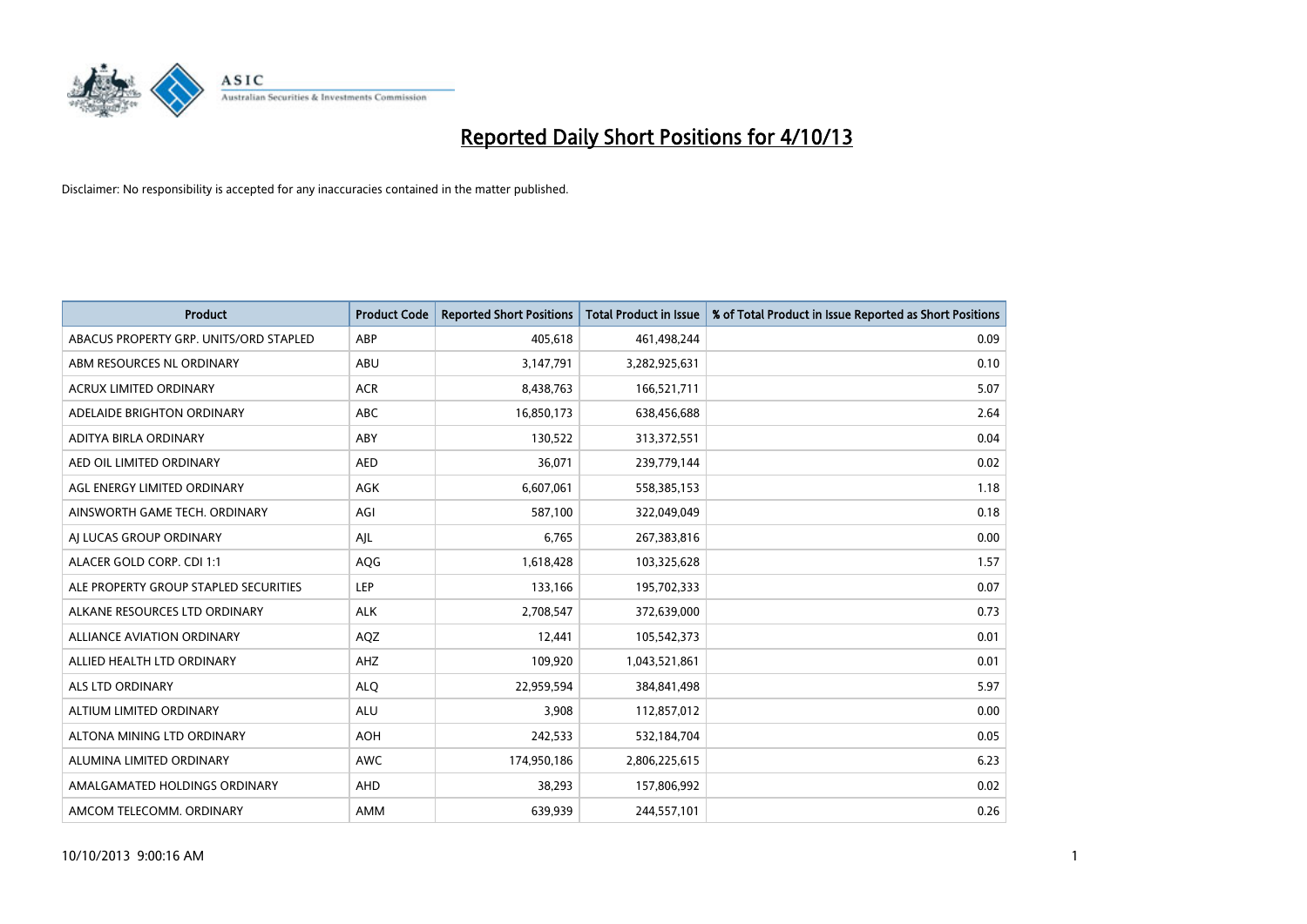

| <b>Product</b>                            | <b>Product Code</b> | <b>Reported Short Positions</b> | <b>Total Product in Issue</b> | % of Total Product in Issue Reported as Short Positions |
|-------------------------------------------|---------------------|---------------------------------|-------------------------------|---------------------------------------------------------|
| AMCOR LIMITED ORDINARY                    | AMC                 | 3,259,665                       | 1,206,684,923                 | 0.27                                                    |
| AMP LIMITED ORDINARY                      | AMP                 | 16,493,270                      | 2,944,564,649                 | 0.56                                                    |
| AMPELLA MINING ORDINARY                   | AMX                 | 365,381                         | 248,000,493                   | 0.15                                                    |
| ANGLOGOLD ASHANTI CDI 5:1                 | AGG                 | $\mathbf{1}$                    | 89,207,765                    | 0.00                                                    |
| ANSELL LIMITED ORDINARY                   | <b>ANN</b>          | 8,376,002                       | 130,648,660                   | 6.41                                                    |
| ANTARES ENERGY LTD ORDINARY               | AZZ                 | 290,043                         | 255,000,000                   | 0.11                                                    |
| ANZ BANKING GRP LTD ORDINARY              | ANZ                 | 8,973,863                       | 2,743,655,310                 | 0.33                                                    |
| APA GROUP STAPLED SECURITIES              | <b>APA</b>          | 9,744,599                       | 835,750,807                   | 1.17                                                    |
| APN NEWS & MEDIA ORDINARY                 | <b>APN</b>          | 16,306,934                      | 661,526,586                   | 2.47                                                    |
| AOUARIUS PLATINUM. ORDINARY               | <b>AOP</b>          | 6,953,910                       | 486,851,336                   | 1.43                                                    |
| AQUILA RESOURCES ORDINARY                 | <b>AQA</b>          | 14,706,327                      | 411,804,442                   | 3.57                                                    |
| ARAFURA RESOURCE LTD ORDINARY             | ARU                 | 8,367                           | 441,270,644                   | 0.00                                                    |
| ARB CORPORATION ORDINARY                  | ARP                 | 906,566                         | 72,481,302                    | 1.25                                                    |
| ARDENT LEISURE GROUP STAPLED SECURITIES   | AAD                 | 3,030,957                       | 404,994,420                   | 0.75                                                    |
| ARISTOCRAT LEISURE ORDINARY               | ALL                 | 8,019,156                       | 551,418,047                   | 1.45                                                    |
| ARRIUM LTD ORDINARY                       | ARI                 | 31,350,875                      | 1,355,433,903                 | 2.31                                                    |
| ASCIANO LIMITED ORDINARY                  | <b>AIO</b>          | 14,439,072                      | 975,385,664                   | 1.48                                                    |
| ASG GROUP LIMITED ORDINARY                | ASZ                 | 1,163,594                       | 206,720,839                   | 0.56                                                    |
| ASPEN GROUP ORD/UNITS STAPLED             | APZ                 | 390,208                         | 1,199,453,768                 | 0.03                                                    |
| ASTRO JAP PROP GROUP STAPLED US PROHIBIT. | AJA                 | 33,398                          | 67,211,752                    | 0.05                                                    |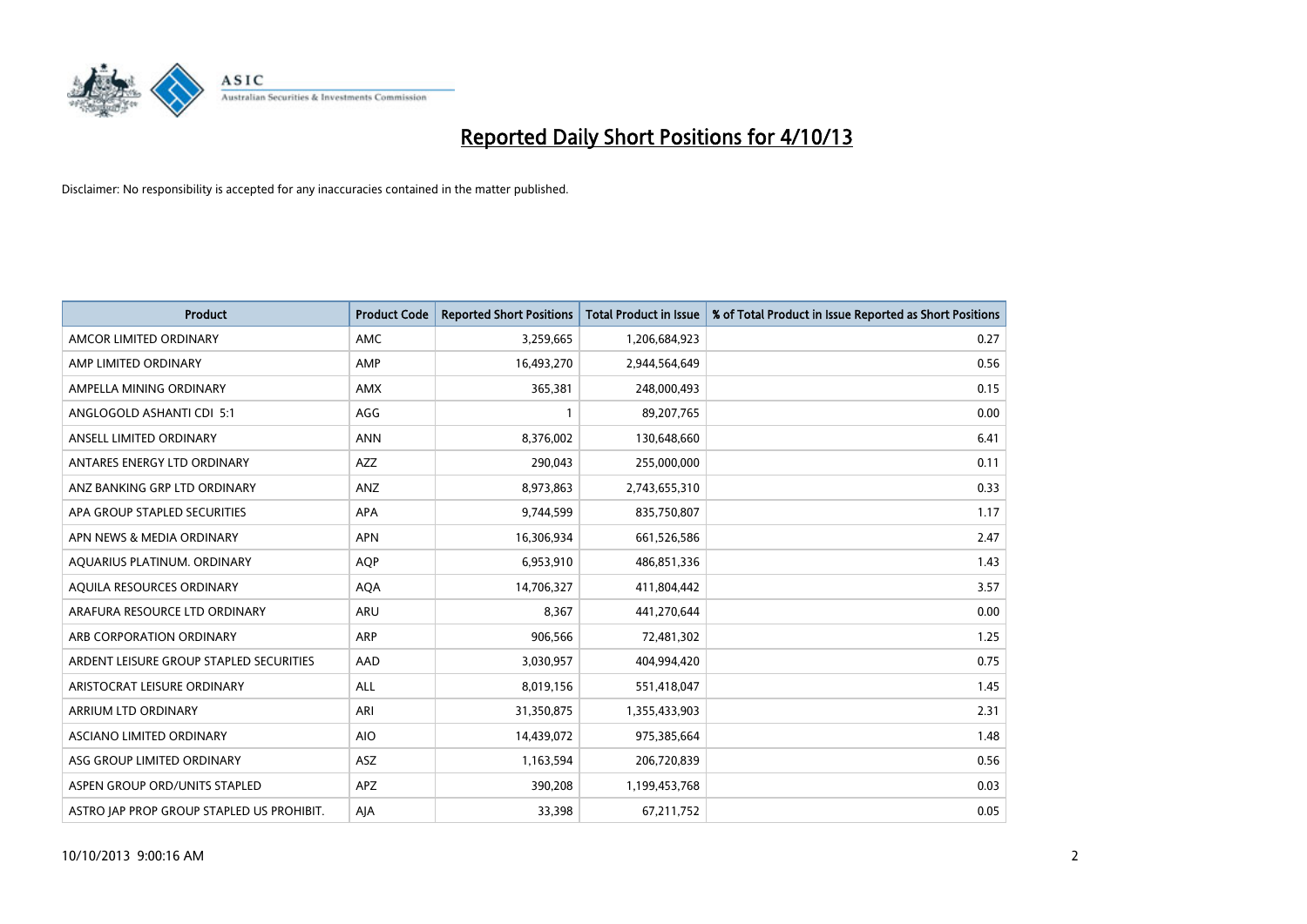

| <b>Product</b>                       | <b>Product Code</b> | <b>Reported Short Positions</b> | <b>Total Product in Issue</b> | % of Total Product in Issue Reported as Short Positions |
|--------------------------------------|---------------------|---------------------------------|-------------------------------|---------------------------------------------------------|
| ASX LIMITED ORDINARY                 | <b>ASX</b>          | 2,439,515                       | 193,595,162                   | 1.26                                                    |
| ATLAS IRON LIMITED ORDINARY          | <b>AGO</b>          | 40,761,899                      | 915,416,159                   | 4.45                                                    |
| ATRUM COAL NL ORDINARY               | <b>ATU</b>          | 18,555                          | 62,806,250                    | 0.03                                                    |
| AUCKLAND INTERNATION ORDINARY        | AIA                 | 119,673                         | 1,322,564,489                 | 0.01                                                    |
| AURIZON HOLDINGS LTD ORDINARY        | <b>AZI</b>          | 2,863,767                       | 2,137,284,503                 | 0.13                                                    |
| <b>AURORA OIL &amp; GAS ORDINARY</b> | <b>AUT</b>          | 7,568,218                       | 448,785,778                   | 1.69                                                    |
| <b>AUSDRILL LIMITED ORDINARY</b>     | <b>ASL</b>          | 14,583,923                      | 312,277,224                   | 4.67                                                    |
| AUSENCO LIMITED ORDINARY             | AAX                 | 1,247,695                       | 123,527,574                   | 1.01                                                    |
| AUST VINTAGE LTD ORDINARY            | <b>AVG</b>          | 475,000                         | 194,532,692                   | 0.24                                                    |
| <b>AUSTAL LIMITED ORDINARY</b>       | ASB                 | 573,069                         | 346,007,639                   | 0.17                                                    |
| AUSTBROKERS HOLDINGS ORDINARY        | <b>AUB</b>          | 62,188                          | 58,271,735                    | 0.11                                                    |
| AUSTIN ENGINEERING ORDINARY          | <b>ANG</b>          | 303,672                         | 73,164,403                    | 0.42                                                    |
| AUSTRALAND PROPERTY STAPLED SECURITY | <b>ALZ</b>          | 1,245,696                       | 578,324,670                   | 0.22                                                    |
| AUSTRALIAN AGRICULT, ORDINARY        | AAC                 | 3,651,312                       | 413,909,874                   | 0.88                                                    |
| AUSTRALIAN INFR LTD ORDINARY         | <b>AIX</b>          | 754,355                         | 620,733,944                   | 0.12                                                    |
| AUSTRALIAN PHARM. ORDINARY           | API                 | 624,612                         | 488,115,883                   | 0.13                                                    |
| AUTOMOTIVE HOLDINGS ORDINARY         | AHE                 | 203,049                         | 260,579,682                   | 0.08                                                    |
| AVANCO RESOURCES LTD ORDINARY        | AVB                 | 41,148                          | 1,113,993,968                 | 0.00                                                    |
| AVIENNINGS LIMITED ORDINARY          | <b>AVI</b>          | 69,999                          | 384,423,851                   | 0.02                                                    |
| AWE LIMITED ORDINARY                 | AWE                 | 1,013,709                       | 522,116,985                   | 0.19                                                    |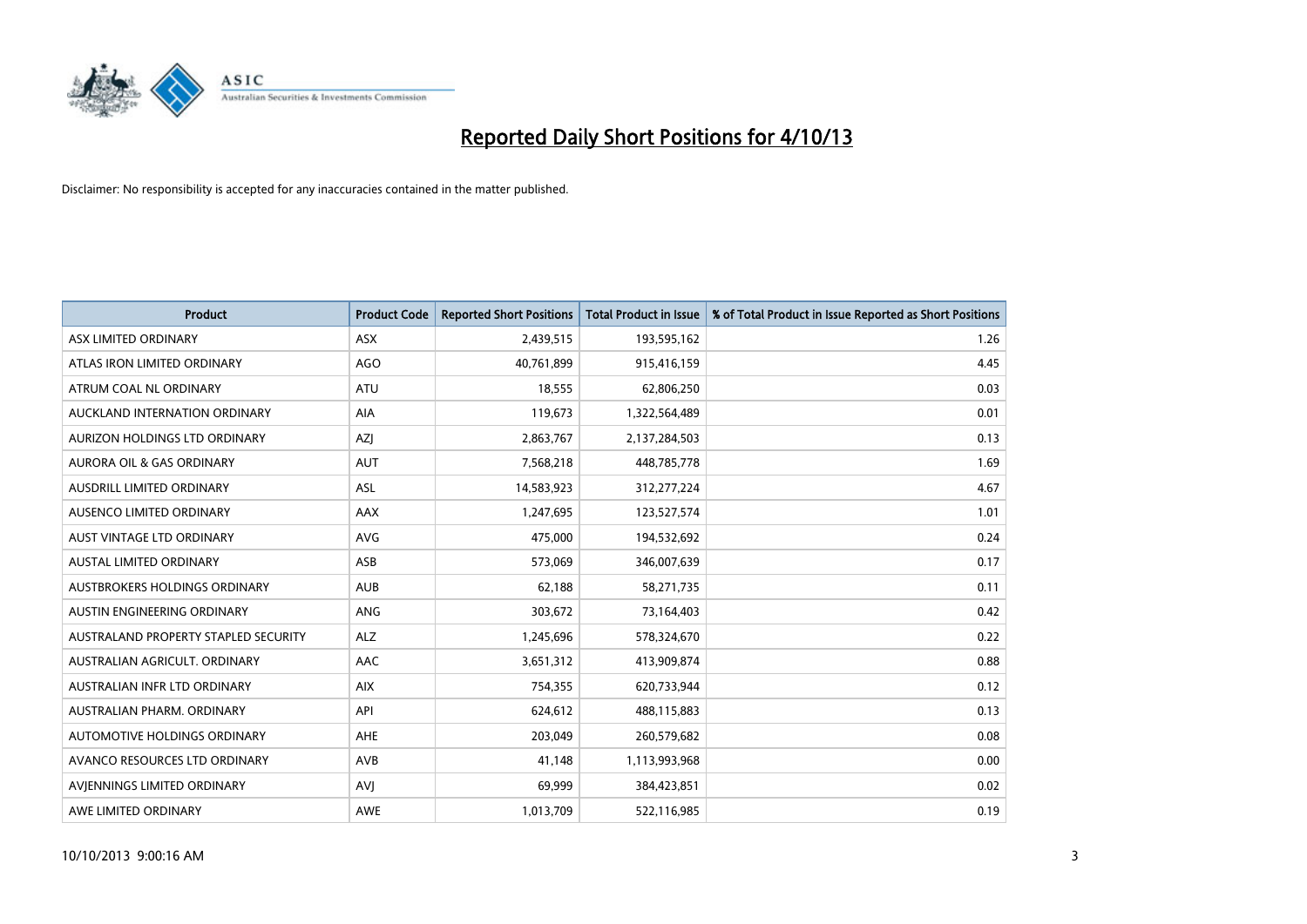

| <b>Product</b>                                | <b>Product Code</b> | <b>Reported Short Positions</b> | <b>Total Product in Issue</b> | % of Total Product in Issue Reported as Short Positions |
|-----------------------------------------------|---------------------|---------------------------------|-------------------------------|---------------------------------------------------------|
| <b>BANDANNA ENERGY ORDINARY</b>               | <b>BND</b>          | 18,761,778                      | 528,481,199                   | 3.55                                                    |
| BANK OF QUEENSLAND. ORDINARY                  | <b>BOO</b>          | 7,418,615                       | 319,809,993                   | 2.32                                                    |
| <b>BASE RES LIMITED ORDINARY</b>              | <b>BSE</b>          | 4,908,070                       | 561,840,029                   | 0.87                                                    |
| BATHURST RES NZ LTD ORDINARY                  | <b>BRL</b>          | 19,971,301                      | 817,135,097                   | 2.44                                                    |
| BC IRON LIMITED ORDINARY                      | <b>BCI</b>          | 26,509                          | 123,628,630                   | 0.02                                                    |
| BEACH ENERGY LIMITED ORDINARY                 | <b>BPT</b>          | 21,824,298                      | 1,277,533,962                 | 1.71                                                    |
| BEADELL RESOURCE LTD ORDINARY                 | <b>BDR</b>          | 47,651,955                      | 788,277,280                   | 6.05                                                    |
| BEGA CHEESE LTD ORDINARY                      | <b>BGA</b>          | 336,429                         | 151,866,050                   | 0.22                                                    |
| BENDIGO AND ADELAIDE ORDINARY                 | <b>BEN</b>          | 12,779,571                      | 409,943,305                   | 3.12                                                    |
| BERKELEY RESOURCES ORDINARY                   | <b>BKY</b>          | 704,127                         | 179,393,323                   | 0.39                                                    |
| BHP BILLITON LIMITED ORDINARY                 | <b>BHP</b>          | 7,160,084                       | 3,211,691,105                 | 0.22                                                    |
| <b>BILLABONG ORDINARY</b>                     | <b>BBG</b>          | 18,723,994                      | 478,944,292                   | 3.91                                                    |
| <b>BIONOMICS LIMITED ORDINARY</b>             | <b>BNO</b>          | 60,607                          | 411,941,924                   | 0.01                                                    |
| <b>BLACKMORES LIMITED ORDINARY</b>            | BKL                 | 6,028                           | 16,973,764                    | 0.04                                                    |
| <b>BLACKTHORN RESOURCES ORD US PROHIBITED</b> | <b>BTR</b>          | 525,801                         | 164,285,950                   | 0.32                                                    |
| BLUESCOPE STEEL LTD ORDINARY                  | <b>BSL</b>          | 7,829,105                       | 558,733,728                   | 1.40                                                    |
| <b>BOART LONGYEAR ORDINARY</b>                | <b>BLY</b>          | 44,604,819                      | 461,163,412                   | 9.67                                                    |
| <b>BOOM LOGISTICS ORDINARY</b>                | <b>BOL</b>          | 99,999                          | 470,598,576                   | 0.02                                                    |
| <b>BORAL LIMITED, ORDINARY</b>                | <b>BLD</b>          | 59,016,183                      | 778,739,826                   | 7.58                                                    |
| <b>BRADKEN LIMITED ORDINARY</b>               | <b>BKN</b>          | 13,972,317                      | 169,240,662                   | 8.26                                                    |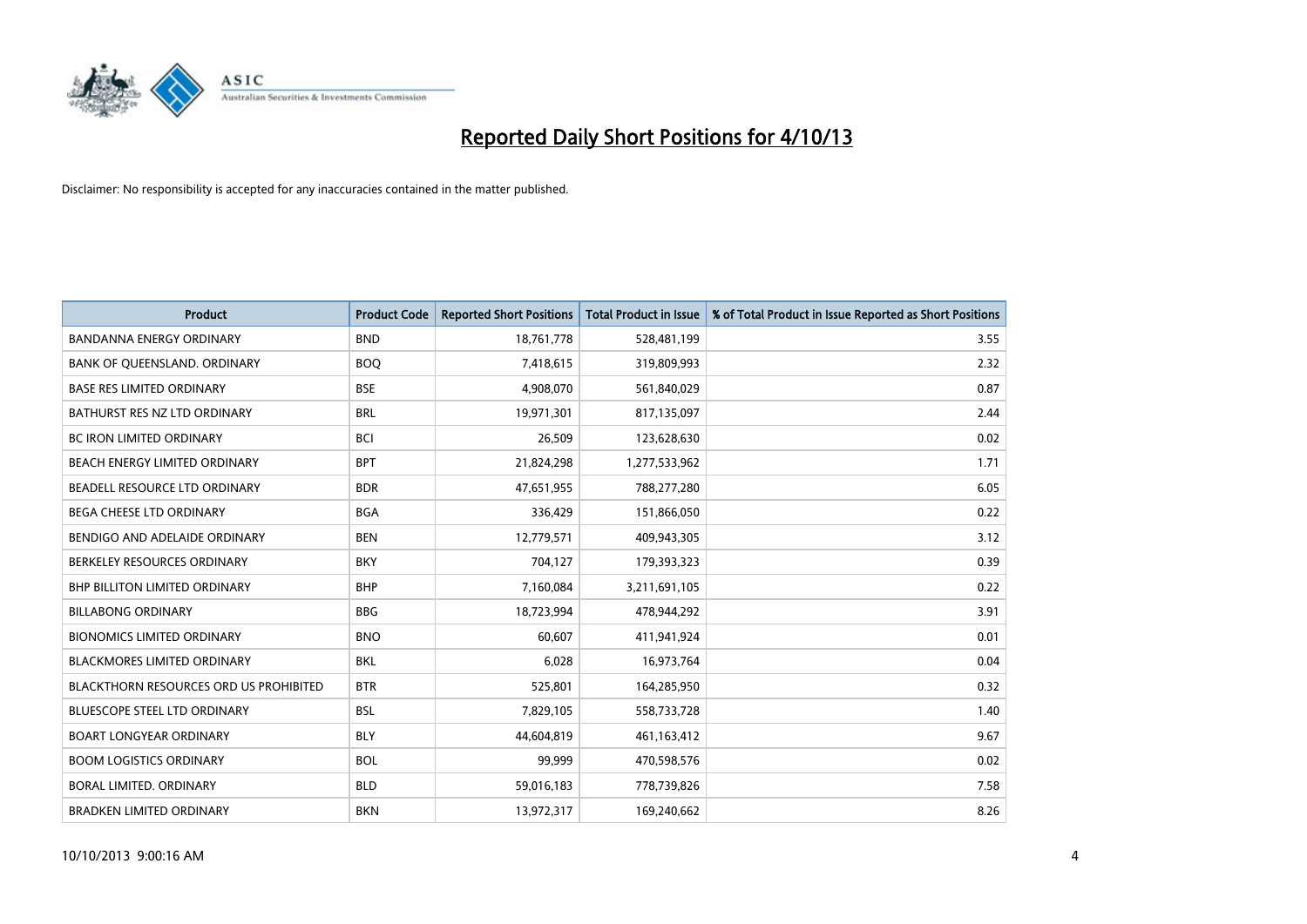

| <b>Product</b>                          | <b>Product Code</b> | <b>Reported Short Positions</b> | <b>Total Product in Issue</b> | % of Total Product in Issue Reported as Short Positions |
|-----------------------------------------|---------------------|---------------------------------|-------------------------------|---------------------------------------------------------|
| <b>BRAMBLES LIMITED ORDINARY</b>        | <b>BXB</b>          | 2,427,820                       | 1,558,738,121                 | 0.16                                                    |
| BREVILLE GROUP LTD ORDINARY             | <b>BRG</b>          | 3,286,917                       | 130,095,322                   | 2.53                                                    |
| <b>BRICKWORKS LIMITED ORDINARY</b>      | <b>BKW</b>          | 88,612                          | 148,038,996                   | 0.06                                                    |
| <b>BROCKMAN MINING LTD ORDINARY</b>     | <b>BCK</b>          | 181,990                         | 7,894,482,131                 | 0.00                                                    |
| <b>BUCCANEER ENERGY LTD ORDINARY</b>    | <b>BCC</b>          | 91,557                          | 2,398,671,956                 | 0.00                                                    |
| <b>BURU ENERGY ORDINARY</b>             | <b>BRU</b>          | 11,979,854                      | 298,365,707                   | 4.02                                                    |
| <b>BWP TRUST ORDINARY UNITS</b>         | <b>BWP</b>          | 7,197,033                       | 627,165,919                   | 1.15                                                    |
| CABCHARGE AUSTRALIA ORDINARY            | CAB                 | 13,521,664                      | 120,430,683                   | 11.23                                                   |
| CALTEX AUSTRALIA ORDINARY               | <b>CTX</b>          | 1,745,888                       | 270,000,000                   | 0.65                                                    |
| CAPE LAMBERT RES LTD ORDINARY           | <b>CFE</b>          | 19,764                          | 676,191,942                   | 0.00                                                    |
| CAPITOL HEALTH ORDINARY                 | CAI                 | 89,200                          | 430,432,121                   | 0.02                                                    |
| <b>CARBON ENERGY ORDINARY</b>           | <b>CNX</b>          | 6,799                           | 975,168,303                   | 0.00                                                    |
| <b>CARDNO LIMITED ORDINARY</b>          | CDD                 | 9,456,965                       | 144,126,327                   | 6.56                                                    |
| CARNARVON PETROLEUM ORDINARY            | <b>CVN</b>          | 39,246                          | 934,109,501                   | 0.00                                                    |
| CARSALES.COM LTD ORDINARY               | <b>CRZ</b>          | 2,319,253                       | 237,513,965                   | 0.98                                                    |
| CASH CONVERTERS ORDINARY                | CCV                 | 4,814,891                       | 425,619,099                   | 1.13                                                    |
| CEDAR WOODS PROP. ORDINARY              | <b>CWP</b>          | 238,345                         | 73,359,551                    | 0.32                                                    |
| CENTRAL PETROLEUM DEFERRED SETTLEMENT   | <b>CTPDA</b>        | 222,322                         | 309,215,769                   | 0.07                                                    |
| <b>CERAMIC FUEL CELLS ORDINARY</b>      | <b>CFU</b>          | 390                             | 1,591,941,620                 | 0.00                                                    |
| CFS RETAIL TRUST GRP STAPLED SECURITIES | <b>CFX</b>          | 49,418,580                      | 2,858,286,690                 | 1.73                                                    |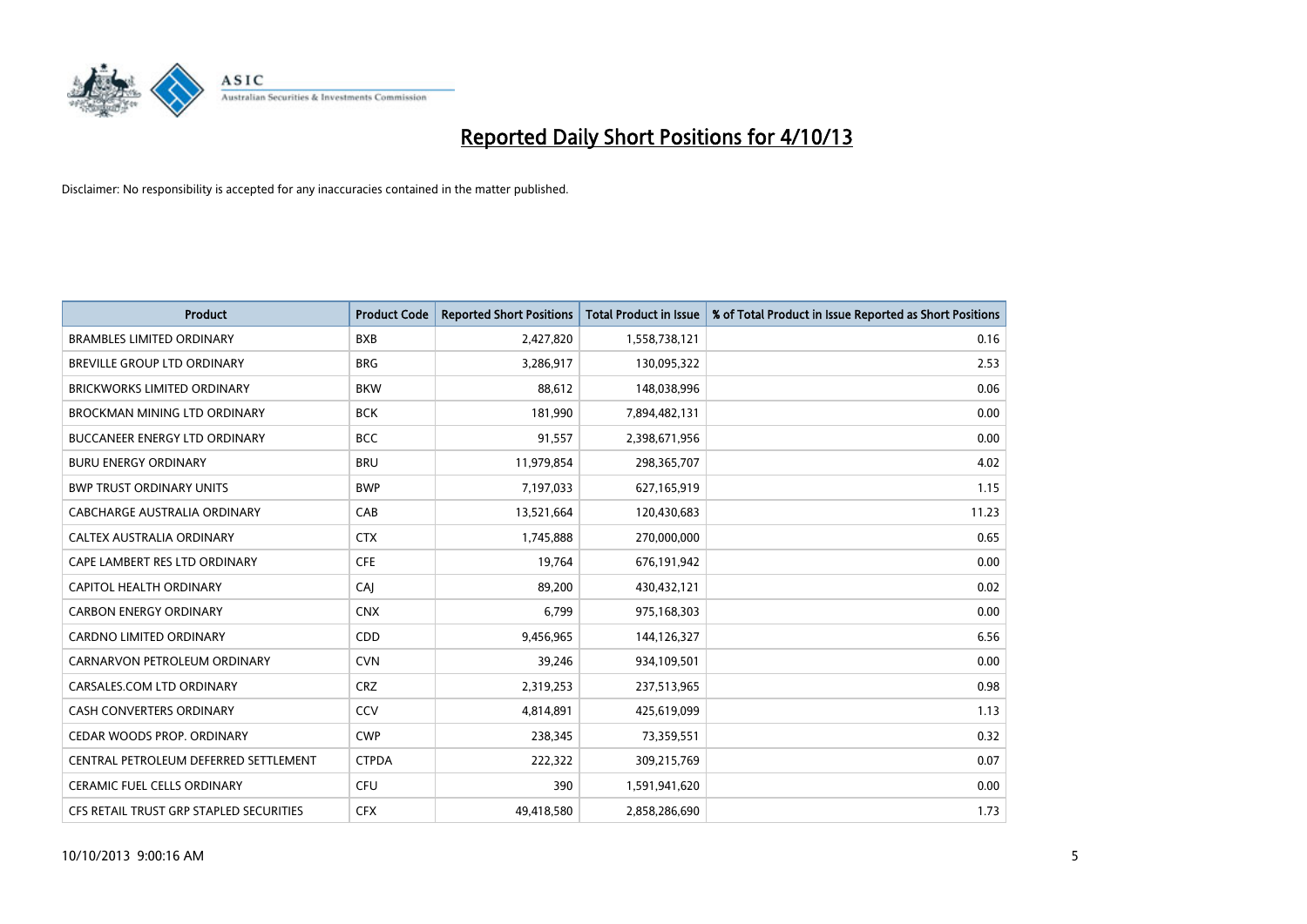

| <b>Product</b>                          | <b>Product Code</b> | <b>Reported Short Positions</b> | <b>Total Product in Issue</b> | % of Total Product in Issue Reported as Short Positions |
|-----------------------------------------|---------------------|---------------------------------|-------------------------------|---------------------------------------------------------|
| CHALLENGER DIV.PRO. STAPLED UNITS       | <b>CDI</b>          | 53,662                          | 214,101,013                   | 0.03                                                    |
| CHALLENGER LIMITED ORDINARY             | <b>CGF</b>          | 1,973,903                       | 530,862,585                   | 0.37                                                    |
| CHARTER HALL GROUP STAPLED US PROHIBIT. | <b>CHC</b>          | 230,308                         | 309,068,171                   | 0.07                                                    |
| <b>CHARTER HALL RETAIL UNITS</b>        | <b>COR</b>          | 9,156,063                       | 341,843,880                   | 2.68                                                    |
| <b>CHORUS LIMITED ORDINARY</b>          | <b>CNU</b>          | 46,783                          | 389,299,049                   | 0.01                                                    |
| CITIGOLD CORP LTD ORDINARY              | <b>CTO</b>          | 153,427                         | 1,352,907,765                 | 0.01                                                    |
| CLEAN SEAS TUNA ORDINARY                | <b>CSS</b>          | 368,511                         | 801,757,062                   | 0.05                                                    |
| <b>CLOUGH LIMITED ORDINARY</b>          | <b>CLO</b>          | 3,663                           | 777,203,039                   | 0.00                                                    |
| COAL OF AFRICA LTD ORDINARY             | <b>CZA</b>          | 426                             | 1,048,368,613                 | 0.00                                                    |
| <b>COALSPUR MINES LTD ORDINARY</b>      | <b>CPL</b>          | 9,002,479                       | 641,394,435                   | 1.40                                                    |
| COCA-COLA AMATIL ORDINARY               | <b>CCL</b>          | 17,559,876                      | 763,590,249                   | 2.30                                                    |
| <b>COCHLEAR LIMITED ORDINARY</b>        | <b>COH</b>          | 8,553,583                       | 57,040,932                    | 15.00                                                   |
| <b>COCKATOO COAL ORDINARY</b>           | <b>COK</b>          | 8,091,620                       | 886,294,158                   | 0.91                                                    |
| <b>CODAN LIMITED ORDINARY</b>           | <b>CDA</b>          | 1,136,709                       | 176,926,104                   | 0.64                                                    |
| <b>COFFEY INTERNATIONAL ORDINARY</b>    | <b>COF</b>          | 1,917                           | 255,833,165                   | 0.00                                                    |
| <b>COKAL LTD ORDINARY</b>               | <b>CKA</b>          | 296,399                         | 455,421,892                   | 0.07                                                    |
| <b>COLLECTION HOUSE ORDINARY</b>        | <b>CLH</b>          | 1,370,433                       | 128,150,198                   | 1.07                                                    |
| COMMONWEALTH BANK, ORDINARY             | <b>CBA</b>          | 6,328,094                       | 1,611,928,836                 | 0.39                                                    |
| COMMONWEALTH PROP ORDINARY UNITS        | <b>CPA</b>          | 34,503,262                      | 2,347,003,413                 | 1.47                                                    |
| <b>COMPASS RESOURCES ORDINARY</b>       | <b>CMR</b>          | 7,472                           | 1,403,744,100                 | 0.00                                                    |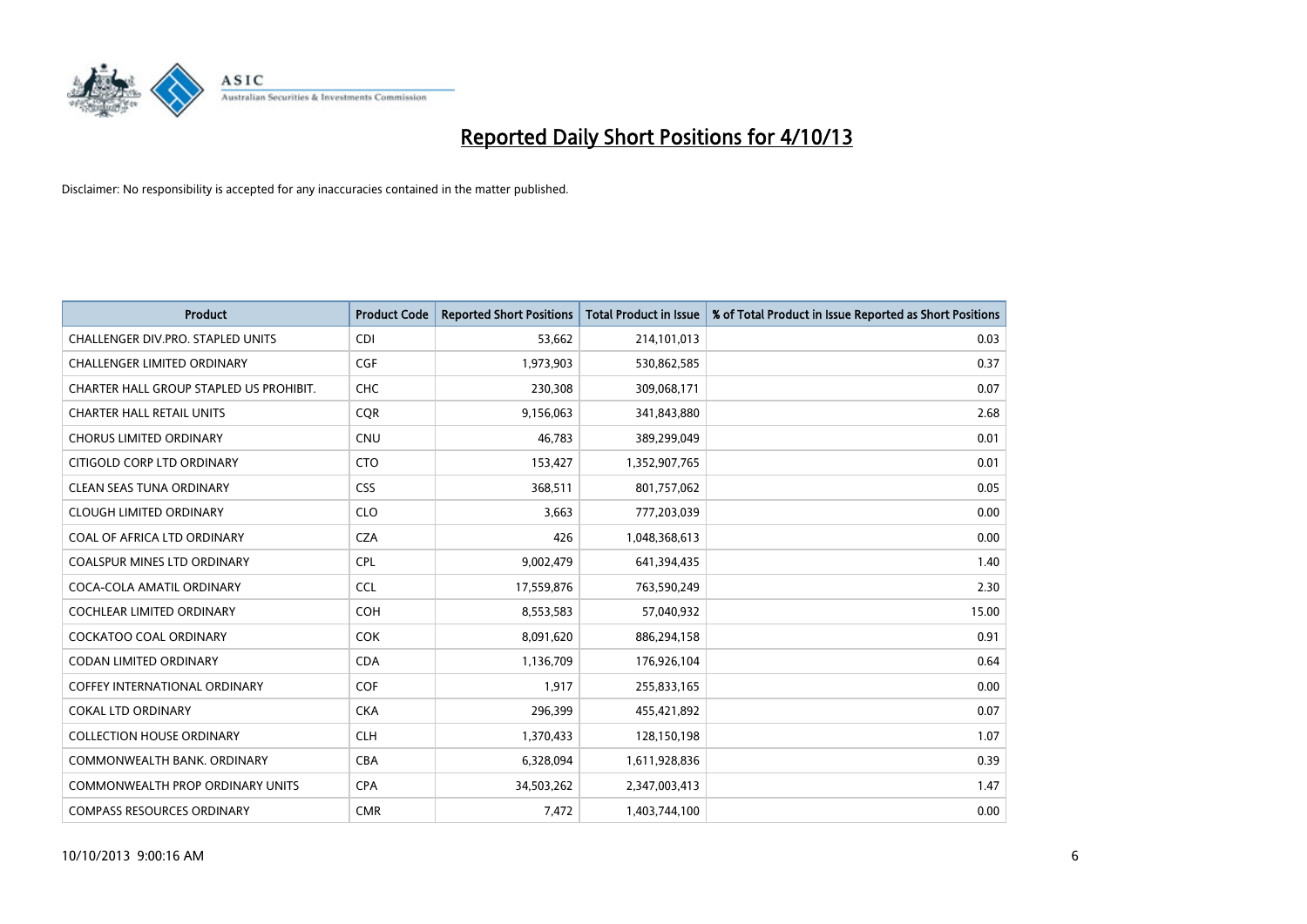

| <b>Product</b>                          | <b>Product Code</b> | <b>Reported Short Positions</b> | <b>Total Product in Issue</b> | % of Total Product in Issue Reported as Short Positions |
|-----------------------------------------|---------------------|---------------------------------|-------------------------------|---------------------------------------------------------|
| <b>COMPUTERSHARE LTD ORDINARY</b>       | <b>CPU</b>          | 11,760,800                      | 556,203,079                   | 2.11                                                    |
| <b>CORP TRAVEL LIMITED ORDINARY</b>     | <b>CTD</b>          | 270,244                         | 78,246,245                    | 0.35                                                    |
| CREDIT CORP GROUP ORDINARY              | <b>CCP</b>          | 34,988                          | 46,131,882                    | 0.08                                                    |
| <b>CROMWELL PROP STAPLED SECURITIES</b> | <b>CMW</b>          | 14,321,831                      | 1,719,157,262                 | 0.83                                                    |
| <b>CROWE HORWATH AUS ORDINARY</b>       | <b>CRH</b>          | 3,052,081                       | 269,665,096                   | 1.13                                                    |
| <b>CROWN LIMITED ORDINARY</b>           | <b>CWN</b>          | 3,494,595                       | 728,394,185                   | 0.48                                                    |
| <b>CSG LIMITED ORDINARY</b>             | <b>CSV</b>          | 324,560                         | 278,973,075                   | 0.12                                                    |
| <b>CSL LIMITED ORDINARY</b>             | <b>CSL</b>          | 364,468                         | 487, 165, 144                 | 0.07                                                    |
| <b>CSR LIMITED ORDINARY</b>             | <b>CSR</b>          | 34,360,827                      | 506,000,315                   | 6.79                                                    |
| <b>CUDECO LIMITED ORDINARY</b>          | CDU                 | 7,251,834                       | 205,017,174                   | 3.54                                                    |
| DART ENERGY LTD DEFERRED                | <b>DTEN</b>         | 8,733                           | 97,643,305                    | 0.01                                                    |
| DART ENERGY LTD ORDINARY                | <b>DTE</b>          | 5,866,050                       | 1,010,608,214                 | 0.58                                                    |
| DATA#3 LIMITED ORDINARY                 | <b>DTL</b>          | 40,750                          | 153,974,950                   | 0.03                                                    |
| DAVID JONES LIMITED ORDINARY            | <b>DJS</b>          | 60,539,855                      | 535,002,401                   | 11.32                                                   |
| DECMIL GROUP LIMITED ORDINARY           | <b>DCG</b>          | 3,554,465                       | 168,657,794                   | 2.11                                                    |
| DEEP YELLOW LIMITED ORDINARY            | <b>DYL</b>          | 840                             | 1,562,794,247                 | 0.00                                                    |
| DEXUS PROPERTY GROUP STAPLED UNITS      | <b>DXS</b>          | 16,810,680                      | 4,628,228,426                 | 0.36                                                    |
| DISCOVERY METALS LTD ORDINARY           | <b>DML</b>          | 8,039,618                       | 560,034,418                   | 1.44                                                    |
| DOMINO PIZZA ENTERPR ORDINARY           | <b>DMP</b>          | 324,644                         | 85,855,713                    | 0.38                                                    |
| DONACO INTERNATIONAL ORDINARY           | <b>DNA</b>          | 1,727                           | 371,719,896                   | 0.00                                                    |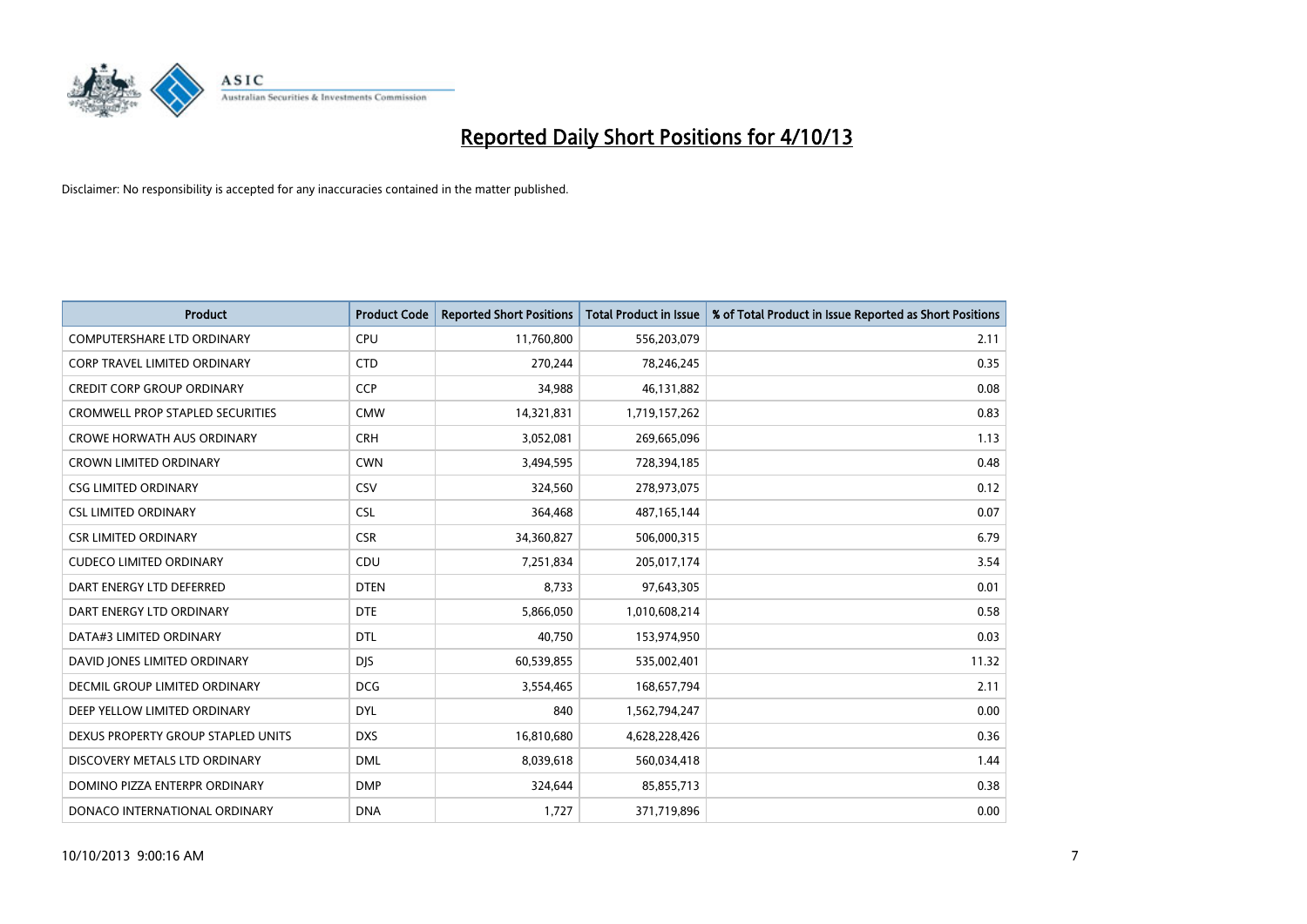

| <b>Product</b>                       | <b>Product Code</b> | <b>Reported Short Positions</b> | <b>Total Product in Issue</b> | % of Total Product in Issue Reported as Short Positions |
|--------------------------------------|---------------------|---------------------------------|-------------------------------|---------------------------------------------------------|
| DOWNER EDI LIMITED ORDINARY          | <b>DOW</b>          | 11,299,094                      | 434,734,970                   | 2.60                                                    |
| DRILLSEARCH ENERGY ORDINARY          | <b>DLS</b>          | 14,302,380                      | 429,665,895                   | 3.33                                                    |
| DUET GROUP STAPLED US PROHIBIT.      | <b>DUE</b>          | 15,691,224                      | 1,237,195,531                 | 1.27                                                    |
| DULUXGROUP LIMITED ORDINARY          | <b>DLX</b>          | 2,272,569                       | 377,019,430                   | 0.60                                                    |
| <b>DWS LTD ORDINARY</b>              | <b>DWS</b>          | 412,727                         | 132,362,763                   | 0.31                                                    |
| ECHO ENTERTAINMENT ORDINARY          | EGP                 | 6,436,994                       | 825,672,730                   | 0.78                                                    |
| <b>ELDERS LIMITED ORDINARY</b>       | <b>ELD</b>          | 19,177,945                      | 455,013,329                   | 4.21                                                    |
| ELEMENTAL MINERALS ORDINARY          | <b>ELM</b>          | 2,958                           | 303,263,391                   | 0.00                                                    |
| ELEMENTOS LIMITED ORDINARY           | <b>ELT</b>          | 16                              | 188,638,746                   | 0.00                                                    |
| <b>EMECO HOLDINGS ORDINARY</b>       | <b>EHL</b>          | 11,108,950                      | 599,675,707                   | 1.85                                                    |
| <b>ENDEAVOUR MIN CORP CDI 1:1</b>    | <b>EVR</b>          | 401,207                         | 94,057,031                    | 0.43                                                    |
| <b>ENERGY RESOURCES ORDINARY 'A'</b> | <b>ERA</b>          | 9,262,182                       | 517,725,062                   | 1.79                                                    |
| ENERGY WORLD CORPOR. ORDINARY        | <b>EWC</b>          | 31,396,519                      | 1,734,166,672                 | 1.81                                                    |
| ENVESTRA LIMITED ORDINARY            | <b>ENV</b>          | 4,956,003                       | 1,796,808,474                 | 0.28                                                    |
| EQUATORIAL RES LTD ORDINARY          | EQX                 | 8                               | 121,885,353                   | 0.00                                                    |
| ERM POWER LIMITED ORDINARY           | EPW                 | 88,630                          | 208,116,807                   | 0.04                                                    |
| ESERVGLOBAL LIMITED ORDINARY         | ESV                 | 7,742,244                       | 249,045,997                   | 3.11                                                    |
| EVOLUTION MINING LTD ORDINARY        | <b>EVN</b>          | 19,052,940                      | 708,652,367                   | 2.69                                                    |
| FAIRFAX MEDIA LTD ORDINARY           | <b>FXI</b>          | 260,043,914                     | 2,351,955,725                 | 11.06                                                   |
| <b>FAR LTD ORDINARY</b>              | <b>FAR</b>          | 22.850.803                      | 2,499,846,742                 | 0.91                                                    |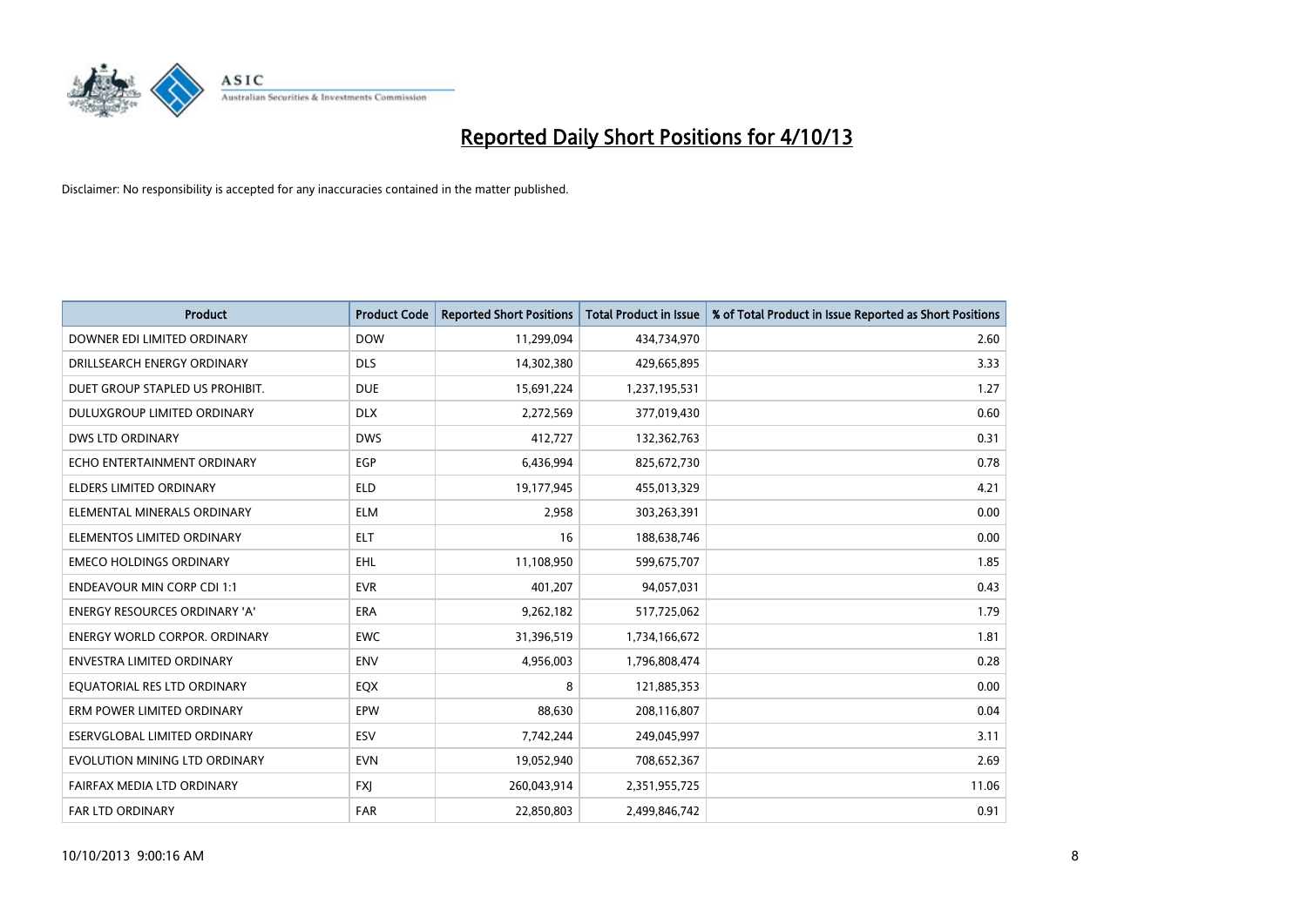

| <b>Product</b>                         | <b>Product Code</b> | <b>Reported Short Positions</b> | <b>Total Product in Issue</b> | % of Total Product in Issue Reported as Short Positions |
|----------------------------------------|---------------------|---------------------------------|-------------------------------|---------------------------------------------------------|
| FEDERATION CNTRES ORD/UNIT STAPLED SEC | <b>FDC</b>          | 4,065,947                       | 1,427,641,565                 | 0.28                                                    |
| FINBAR GROUP LIMITED ORDINARY          | <b>FRI</b>          | 15,875                          | 220,847,184                   | 0.01                                                    |
| FISHER & PAYKEL H. ORDINARY            | <b>FPH</b>          | 220,001                         | 546,833,295                   | 0.04                                                    |
| FKP PROPERTY GROUP STAPLED SECURITIES  | <b>FKP</b>          | 9,434,259                       | 321,578,705                   | 2.93                                                    |
| FLEETWOOD CORP ORDINARY                | <b>FWD</b>          | 2,614,880                       | 60,522,619                    | 4.32                                                    |
| FLETCHER BUILDING ORDINARY             | <b>FBU</b>          | 4,572,973                       | 686,096,427                   | 0.67                                                    |
| FLEXIGROUP LIMITED ORDINARY            | FXL                 | 59,635                          | 303,385,394                   | 0.02                                                    |
| FLIGHT CENTRE ORDINARY                 | <b>FLT</b>          | 2,978,678                       | 100,527,011                   | 2.96                                                    |
| FLINDERS MINES LTD ORDINARY            | <b>FMS</b>          | 2,913,441                       | 1,824,843,676                 | 0.16                                                    |
| <b>FOCUS MINERALS LTD ORDINARY</b>     | <b>FML</b>          | 31,105                          | 9,137,375,877                 | 0.00                                                    |
| FONTERRA SHARE FUND ORDINARY UNITS     | <b>FSF</b>          | 19,859                          | 106,151,733                   | 0.02                                                    |
| <b>FORGE GROUP LIMITED ORDINARY</b>    | FGE                 | 1,430,045                       | 86,169,014                    | 1.66                                                    |
| FORTESCUE METALS GRP ORDINARY          | <b>FMG</b>          | 186, 185, 749                   | 3,113,798,659                 | 5.98                                                    |
| <b>G.U.D. HOLDINGS ORDINARY</b>        | GUD                 | 6,244,687                       | 71,341,319                    | 8.75                                                    |
| <b>G8 EDUCATION LIMITED ORDINARY</b>   | <b>GEM</b>          | 1,903,396                       | 273,390,260                   | 0.70                                                    |
| <b>GALAXY RESOURCES ORDINARY</b>       | GXY                 | 3,992,333                       | 1,006,197,146                 | 0.40                                                    |
| <b>GALILEO JAPAN TRUST UNIT</b>        | GJT                 | 200,000                         | 8,111,332                     | 2.47                                                    |
| <b>GENETIC TECHNOLOGIES ORDINARY</b>   | GTG                 | 182,610                         | 517,138,486                   | 0.04                                                    |
| <b>GEODYNAMICS LIMITED ORDINARY</b>    | GDY                 | 850                             | 406,452,608                   | 0.00                                                    |
| GI DYNAMICS, INC CDI US PROHIBITED     | GID                 | 8,102                           | 389,977,755                   | 0.00                                                    |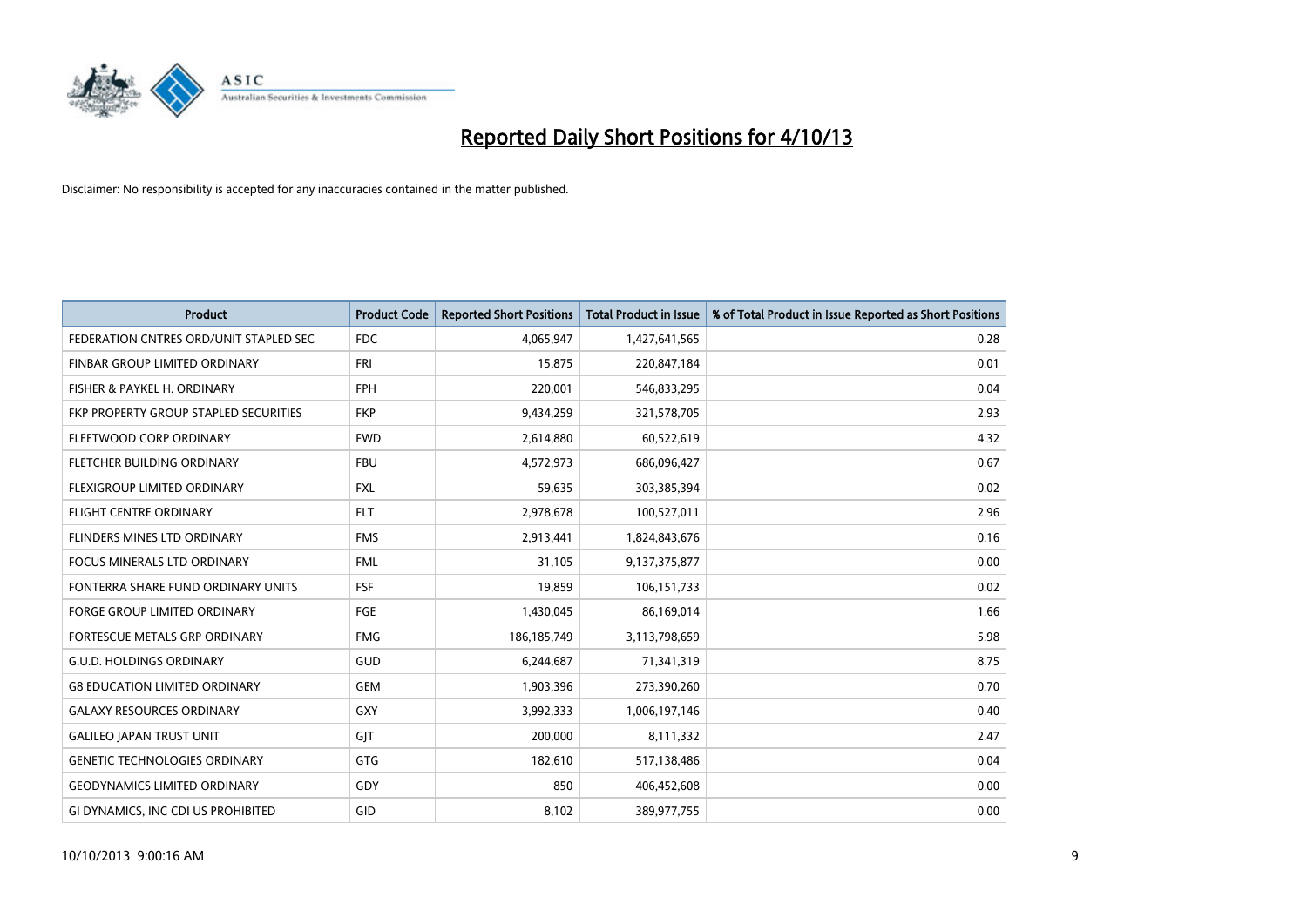

| <b>Product</b>                                   | <b>Product Code</b> | <b>Reported Short Positions</b> | <b>Total Product in Issue</b> | % of Total Product in Issue Reported as Short Positions |
|--------------------------------------------------|---------------------|---------------------------------|-------------------------------|---------------------------------------------------------|
| <b>GINDALBIE METALS LTD ORDINARY</b>             | <b>GBG</b>          | 51,444,126                      | 1,492,982,791                 | 3.45                                                    |
| <b>GOODMAN FIELDER, ORDINARY</b>                 | GFF                 | 36,486,658                      | 1,955,559,207                 | 1.87                                                    |
| <b>GOODMAN GROUP STAPLED</b>                     | <b>GMG</b>          | 5,563,315                       | 1,718,742,809                 | 0.32                                                    |
| <b>GPT GROUP STAPLED SEC.</b>                    | GPT                 | 7,165,701                       | 1,694,888,638                 | 0.42                                                    |
| <b>GRAINCORP LIMITED A CLASS ORDINARY</b>        | <b>GNC</b>          | 24,035                          | 228,855,628                   | 0.01                                                    |
| <b>GRANGE RESOURCES, ORDINARY</b>                | <b>GRR</b>          | 4,954,968                       | 1,156,492,195                 | 0.43                                                    |
| <b>GREENLAND MIN EN LTD ORDINARY</b>             | GGG                 | 5,360,703                       | 572,720,096                   | 0.94                                                    |
| <b>GROWTHPOINT PROPERTY ORD/UNIT STAPLED SEC</b> | GOZ                 | 98,131                          | 414,229,412                   | 0.02                                                    |
| <b>GRYPHON MINERALS LTD ORDINARY</b>             | GRY                 | 6,760,040                       | 400,691,164                   | 1.69                                                    |
| <b>GUILDFORD COAL LTD ORDINARY</b>               | <b>GUF</b>          | 341,627                         | 635,046,899                   | 0.05                                                    |
| <b>GWA GROUP LTD ORDINARY</b>                    | <b>GWA</b>          | 14,592,119                      | 306,533,770                   | 4.76                                                    |
| <b>HARVEY NORMAN ORDINARY</b>                    | <b>HVN</b>          | 61,912,692                      | 1,062,316,784                 | 5.83                                                    |
| <b>HENDERSON GROUP CDI 1:1</b>                   | <b>HGG</b>          | 1,283,861                       | 737,836,207                   | 0.17                                                    |
| HFA HOLDINGS LIMITED ORDINARY                    | <b>HFA</b>          | 3,863                           | 118,738,157                   | 0.00                                                    |
| <b>HIGHLANDS PACIFIC ORDINARY</b>                | <b>HIG</b>          | 3,153                           | 789,344,774                   | 0.00                                                    |
| HILLGROVE RES LTD ORDINARY                       | <b>HGO</b>          | 22,607                          | 1,178,460,221                 | 0.00                                                    |
| HILLS HOLDINGS LTD ORDINARY                      | <b>HIL</b>          | 31                              | 243,740,241                   | 0.00                                                    |
| HORIZON OIL LIMITED ORDINARY                     | <b>HZN</b>          | 74,966,994                      | 1,297,449,932                 | 5.78                                                    |
| HOT CHILI LTD ORDINARY                           | <b>HCH</b>          | 533                             | 333,108,886                   | 0.00                                                    |
| <b>IINET LIMITED ORDINARY</b>                    | <b>IIN</b>          | 1,625,019                       | 161,238,847                   | 1.01                                                    |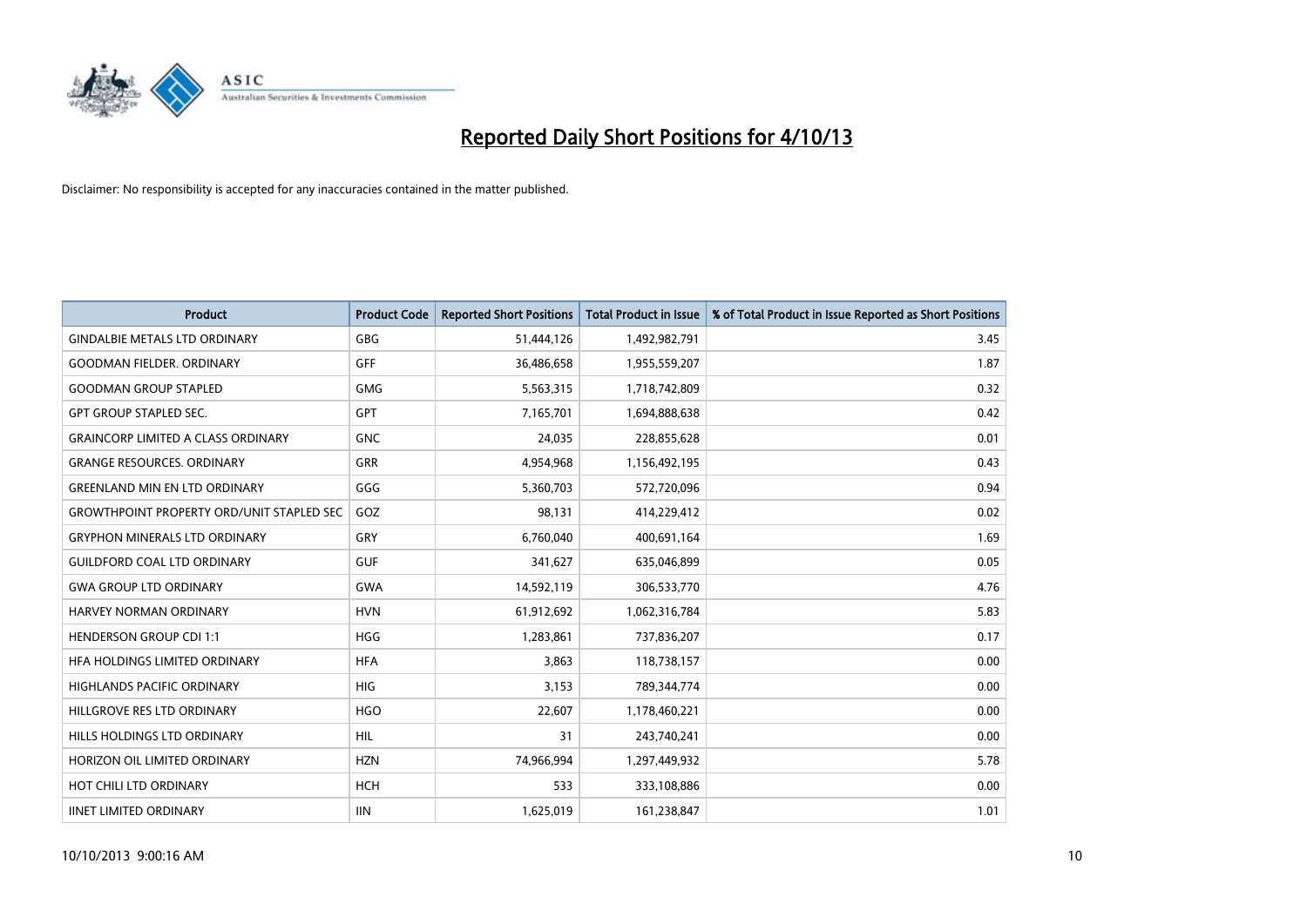

| <b>Product</b>                                  | <b>Product Code</b> | <b>Reported Short Positions</b> | <b>Total Product in Issue</b> | % of Total Product in Issue Reported as Short Positions |
|-------------------------------------------------|---------------------|---------------------------------|-------------------------------|---------------------------------------------------------|
| <b>ILUKA RESOURCES ORDINARY</b>                 | ILU                 | 39,251,720                      | 418,700,517                   | 9.37                                                    |
| <b>IMDEX LIMITED ORDINARY</b>                   | <b>IMD</b>          | 4,028,235                       | 210,473,188                   | 1.91                                                    |
| IMF (AUSTRALIA) LTD ORDINARY                    | <b>IMF</b>          | 2,150,615                       | 123,203,426                   | 1.75                                                    |
| <b>INCITEC PIVOT ORDINARY</b>                   | IPL                 | 25,476,467                      | 1,628,730,107                 | 1.56                                                    |
| <b>INDEPENDENCE GROUP ORDINARY</b>              | <b>IGO</b>          | 4,098,412                       | 233,323,905                   | 1.76                                                    |
| <b>INDOPHIL RESOURCES ORDINARY</b>              | <b>IRN</b>          | 330,109                         | 1,203,146,194                 | 0.03                                                    |
| <b>INFIGEN ENERGY STAPLED SECURITIES</b>        | <b>IFN</b>          | 3,836,878                       | 764,993,434                   | 0.50                                                    |
| <b>INFOMEDIA LTD ORDINARY</b>                   | <b>IFM</b>          | 289,746                         | 304,833,155                   | 0.10                                                    |
| INGENIA GROUP STAPLED SECURITIES                | <b>INA</b>          | 2,324,167                       | 507,179,194                   | 0.46                                                    |
| <b>INOVA RESOURCES LTD ORDINARY</b>             | <b>IVA</b>          | 64,758                          | 729,665,661                   | 0.01                                                    |
| INSURANCE AUSTRALIA ORDINARY                    | IAG                 | 11,225,906                      | 2,079,034,021                 | 0.54                                                    |
| <b>INTREPID MINES ORDINARY</b>                  | IAU                 | 19,211,966                      | 556,194,977                   | 3.45                                                    |
| <b>INVESTA OFFICE FUND STAPLED SECURITIES</b>   | <b>IOF</b>          | 883,498                         | 614,047,458                   | 0.14                                                    |
| <b>INVOCARE LIMITED ORDINARY</b>                | <b>IVC</b>          | 7,083,919                       | 110,030,298                   | 6.44                                                    |
| <b>IOOF HOLDINGS LTD ORDINARY</b>               | IFL                 | 2,019,561                       | 232,118,034                   | 0.87                                                    |
| <b>IPROPERTY GROUP LTD ORDINARY</b>             | <b>IPP</b>          | 46,959                          | 181,398,426                   | 0.03                                                    |
| <b>IRESS LIMITED ORDINARY</b>                   | <b>IRE</b>          | 391,229                         | 158,585,126                   | 0.25                                                    |
| <b>IRON ORE HOLDINGS ORDINARY</b>               | <b>IOH</b>          | 26,197                          | 161,174,005                   | 0.02                                                    |
| <b>ISELECT LTD ORDINARY</b>                     | <b>ISU</b>          | 2,321,878                       | 259,964,894                   | 0.89                                                    |
| <b>IAMES HARDIE INDUST CHESS DEPOSITARY INT</b> | <b>IHX</b>          | 8,063,557                       | 442,685,722                   | 1.82                                                    |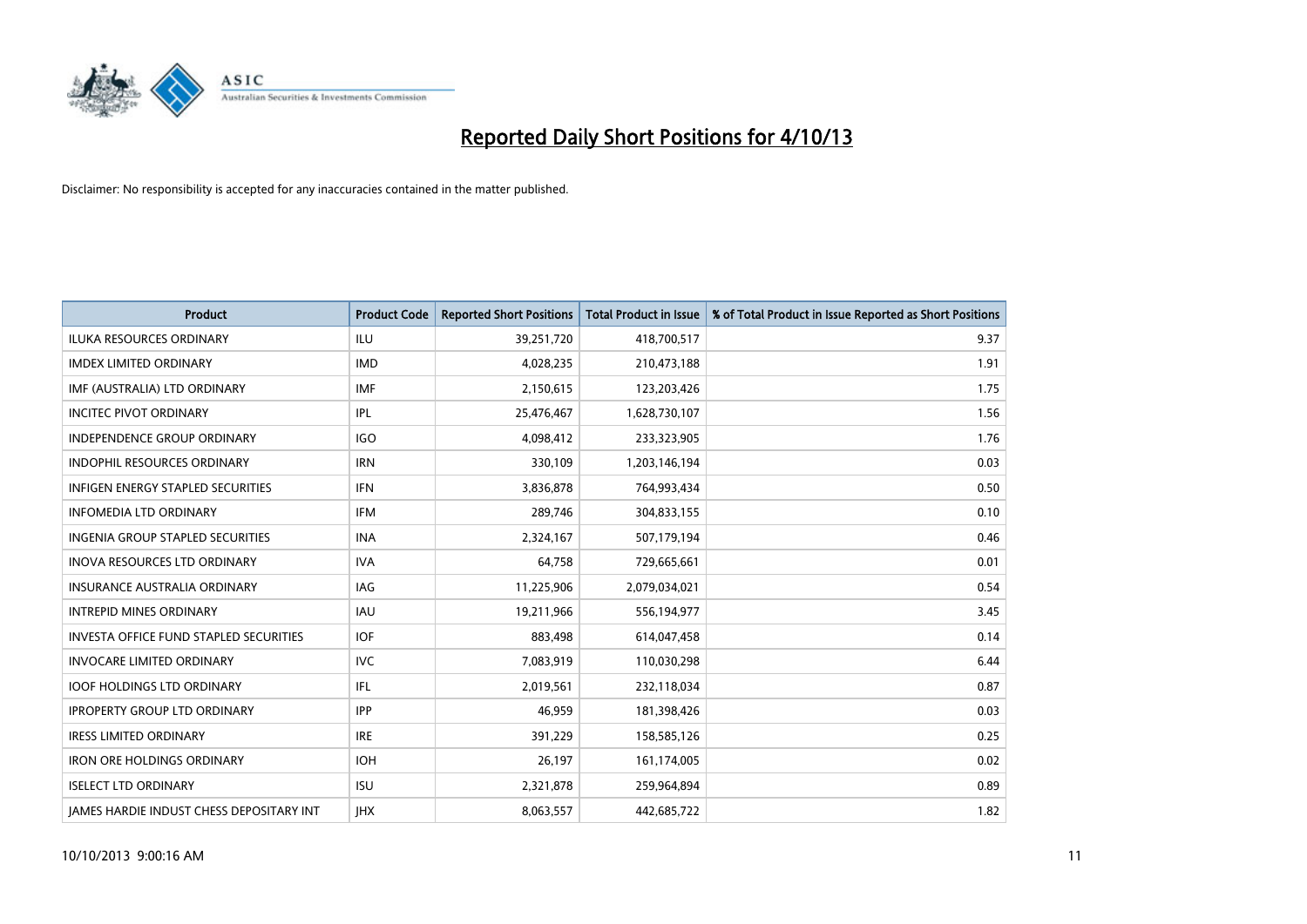

| <b>Product</b>                        | <b>Product Code</b> | <b>Reported Short Positions</b> | <b>Total Product in Issue</b> | % of Total Product in Issue Reported as Short Positions |
|---------------------------------------|---------------------|---------------------------------|-------------------------------|---------------------------------------------------------|
| <b>JB HI-FI LIMITED ORDINARY</b>      | <b>JBH</b>          | 8,758,859                       | 99,917,963                    | 8.77                                                    |
| <b>JUPITER MINES ORDINARY</b>         | <b>IMS</b>          | 5,220                           | 2,281,835,383                 | 0.00                                                    |
| <b>KAGARA LTD ORDINARY</b>            | KZL                 | 3,326,186                       | 798,953,117                   | 0.42                                                    |
| KAROON GAS AUSTRALIA ORDINARY         | <b>KAR</b>          | 1,108,695                       | 255,841,581                   | 0.43                                                    |
| <b>KBL MINING LIMITED ORDINARY</b>    | <b>KBL</b>          | 1,820                           | 393,535,629                   | 0.00                                                    |
| KINGSGATE CONSOLID. ORDINARY          | <b>KCN</b>          | 12,886,934                      | 152,284,777                   | 8.46                                                    |
| KINGSROSE MINING LTD ORDINARY         | <b>KRM</b>          | 500,590                         | 335,753,851                   | 0.15                                                    |
| LEIGHTON HOLDINGS ORDINARY            | LEI                 | 19,764,219                      | 337,235,188                   | 5.86                                                    |
| LEND LEASE GROUP UNIT/ORD STAPLED     | <b>LLC</b>          | 2,025,457                       | 576,712,337                   | 0.35                                                    |
| LINC ENERGY LTD ORDINARY              | <b>LNC</b>          | 16,759,827                      | 518,687,562                   | 3.23                                                    |
| LYCOPODIUM LIMITED ORDINARY           | <b>LYL</b>          | 90                              | 38,955,103                    | 0.00                                                    |
| <b>LYNAS CORPORATION ORDINARY</b>     | <b>LYC</b>          | 179,298,390                     | 1,961,060,594                 | 9.14                                                    |
| M2 TELECOMMUNICATION ORDINARY         | <b>MTU</b>          | 8,143,240                       | 178,573,822                   | 4.56                                                    |
| <b>MACA LIMITED ORDINARY</b>          | <b>MLD</b>          | 217                             | 172,500,000                   | 0.00                                                    |
| <b>MACMAHON HOLDINGS ORDINARY</b>     | <b>MAH</b>          | 1,078,629                       | 1,261,699,966                 | 0.09                                                    |
| MACO ATLAS ROADS GRP ORDINARY STAPLED | <b>MOA</b>          | 17,597,837                      | 487,230,540                   | 3.61                                                    |
| MACQUARIE GROUP LTD ORDINARY          | MQG                 | 1,991,871                       | 339,888,036                   | 0.59                                                    |
| MACQUARIE TELECOM GP ORDINARY         | MAQ                 | 3,263                           | 20,967,121                    | 0.02                                                    |
| MAGELLAN FIN GRP LTD ORDINARY         | <b>MFG</b>          | 540,196                         | 153,505,712                   | 0.35                                                    |
| <b>MATRIX C &amp; E LTD ORDINARY</b>  | <b>MCE</b>          | 2,874,673                       | 94,555,428                    | 3.04                                                    |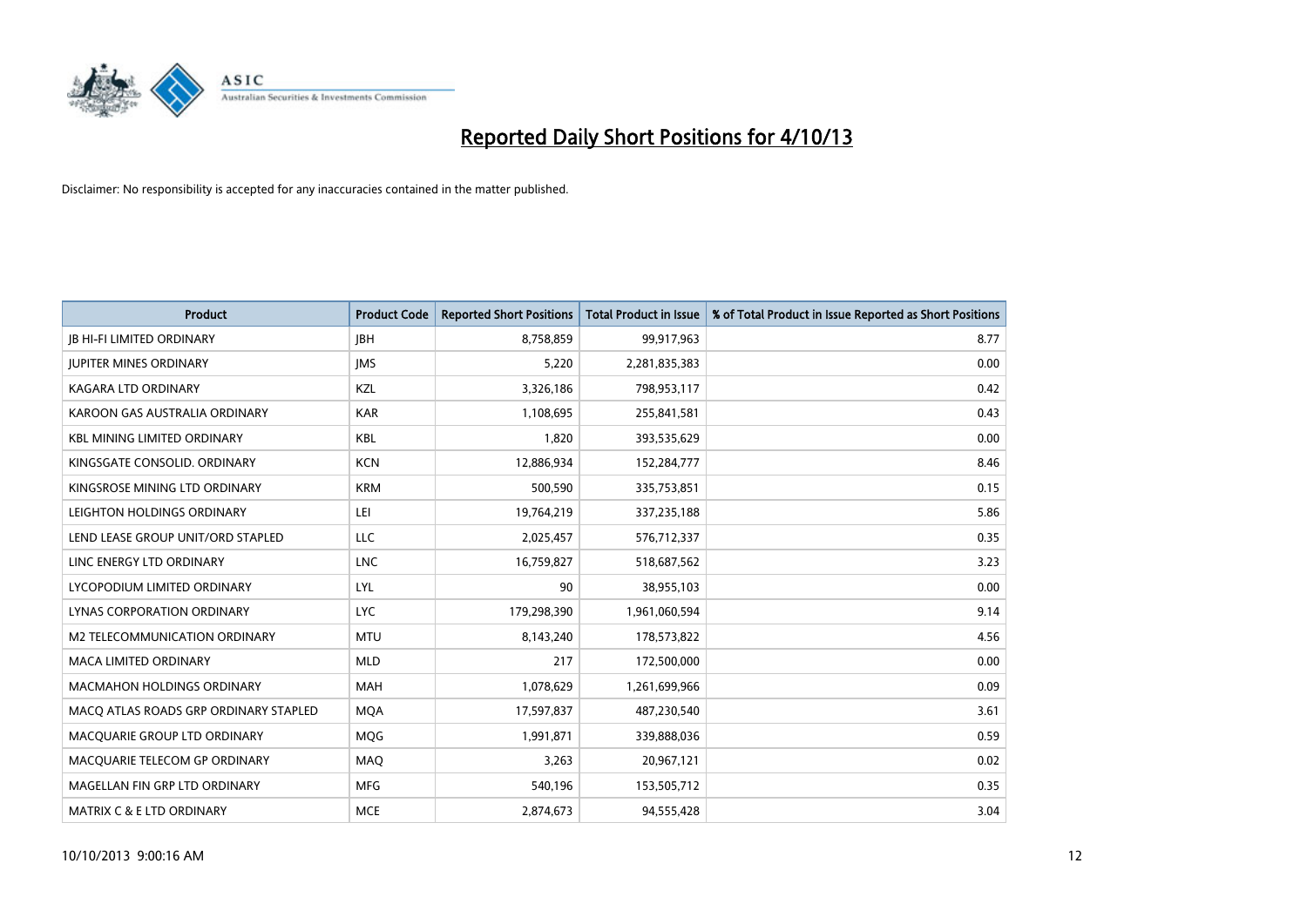

| <b>Product</b>                    | <b>Product Code</b> | <b>Reported Short Positions</b> | <b>Total Product in Issue</b> | % of Total Product in Issue Reported as Short Positions |
|-----------------------------------|---------------------|---------------------------------|-------------------------------|---------------------------------------------------------|
| <b>MAVERICK DRILLING ORDINARY</b> | <b>MAD</b>          | 10,309,169                      | 452,726,751                   | 2.28                                                    |
| MAXITRANS INDUSTRIES ORDINARY     | <b>MXI</b>          | 277,904                         | 183,993,392                   | 0.15                                                    |
| MAYNE PHARMA LTD ORDINARY         | <b>MYX</b>          | 2,366,345                       | 563,459,968                   | 0.42                                                    |
| MCMILLAN SHAKESPEARE ORDINARY     | <b>MMS</b>          | 571,107                         | 74,523,965                    | 0.77                                                    |
| MEDUSA MINING LTD ORDINARY        | <b>MML</b>          | 2,284,190                       | 188,903,911                   | 1.21                                                    |
| MEO AUSTRALIA LTD ORDINARY        | <b>MEO</b>          | 10,845                          | 627,264,587                   | 0.00                                                    |
| <b>MERMAID MARINE ORDINARY</b>    | <b>MRM</b>          | 712,296                         | 232,652,241                   | 0.31                                                    |
| MESOBLAST LIMITED ORDINARY        | <b>MSB</b>          | 17,902,659                      | 317,350,901                   | 5.64                                                    |
| METALS X LIMITED ORDINARY         | <b>MLX</b>          | 77,960                          | 1,652,636,110                 | 0.00                                                    |
| METCASH LIMITED ORDINARY          | <b>MTS</b>          | 74,878,174                      | 880,704,786                   | 8.50                                                    |
| METMINCO LIMITED ORDINARY         | <b>MNC</b>          | 742,365                         | 1,749,543,023                 | 0.04                                                    |
| MICLYN EXP OFFSHR ORDINARY        | <b>MIO</b>          | 108,577                         | 281,754,775                   | 0.04                                                    |
| MIGHTY RIVER POWER ORDINARY       | <b>MYT</b>          | 4,099                           | 1,400,000,094                 | 0.00                                                    |
| MILTON CORPORATION ORDINARY       | <b>MLT</b>          | 5,708                           | 122,147,119                   | 0.00                                                    |
| MINCOR RESOURCES NL ORDINARY      | <b>MCR</b>          | 2,413,432                       | 188,208,274                   | 1.28                                                    |
| MINERAL DEPOSITS ORDINARY         | <b>MDL</b>          | 2,565,840                       | 83,538,786                    | 3.07                                                    |
| MINERAL RESOURCES. ORDINARY       | <b>MIN</b>          | 3,281,856                       | 185,987,992                   | 1.76                                                    |
| MIRABELA NICKEL LTD ORDINARY      | <b>MBN</b>          | 26,864,672                      | 876,801,147                   | 3.06                                                    |
| MIRVAC GROUP STAPLED SECURITIES   | <b>MGR</b>          | 4,464,232                       | 3,664,938,678                 | 0.12                                                    |
| MOBILE EMBRACE LTD ORDINARY       | <b>MBE</b>          | 75                              | 307,877,790                   | 0.00                                                    |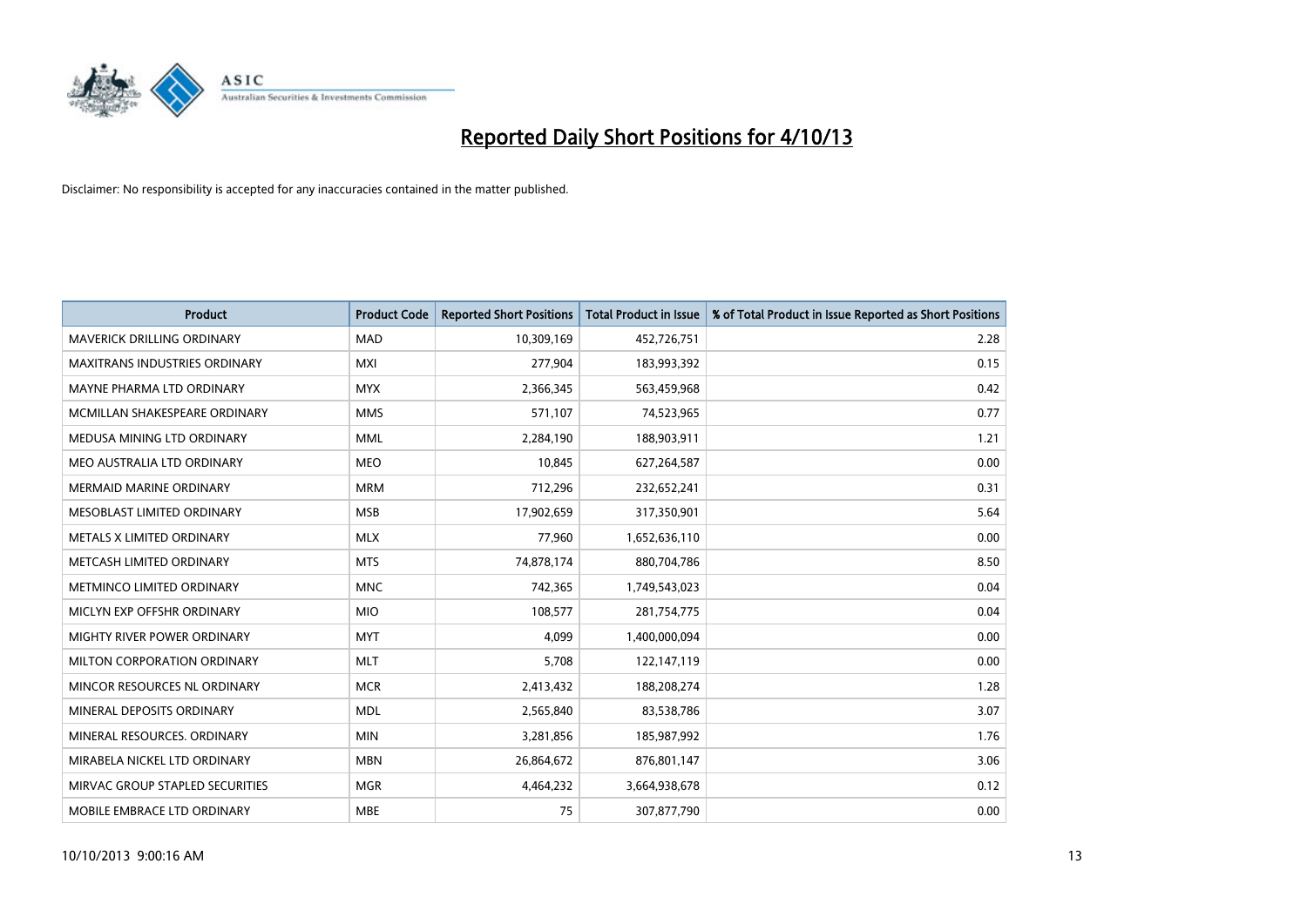

| <b>Product</b>                    | <b>Product Code</b> | <b>Reported Short Positions</b> | <b>Total Product in Issue</b> | % of Total Product in Issue Reported as Short Positions |
|-----------------------------------|---------------------|---------------------------------|-------------------------------|---------------------------------------------------------|
| MOLOPO ENERGY LTD ORDINARY        | <b>MPO</b>          | 196,549                         | 246,724,091                   | 0.08                                                    |
| MONADELPHOUS GROUP ORDINARY       | <b>MND</b>          | 12,511,798                      | 92,308,047                    | 13.55                                                   |
| MORTGAGE CHOICE LTD ORDINARY      | <b>MOC</b>          | 252,670                         | 123,431,282                   | 0.20                                                    |
| <b>MOUNT GIBSON IRON ORDINARY</b> | <b>MGX</b>          | 12,153,729                      | 1,090,584,232                 | 1.11                                                    |
| MULTIPLEX SITES SITES             | <b>MXUPA</b>        | 1,277                           | 4,500,000                     | 0.03                                                    |
| MURCHISON METALS LTD ORDINARY     | <b>MMX</b>          | 215,289                         | 450,497,346                   | 0.05                                                    |
| MYER HOLDINGS LTD ORDINARY        | <b>MYR</b>          | 85,588,195                      | 583,894,551                   | 14.66                                                   |
| NANOSONICS LIMITED ORDINARY       | <b>NAN</b>          | 9,020                           | 262,822,463                   | 0.00                                                    |
| NATIONAL AUST, BANK ORDINARY      | <b>NAB</b>          | 6,868,740                       | 2,348,892,519                 | 0.29                                                    |
| NAVITAS LIMITED ORDINARY          | <b>NVT</b>          | 2,314,509                       | 375,367,918                   | 0.62                                                    |
| NEON ENERGY LIMITED ORDINARY      | <b>NEN</b>          | 1,477,767                       | 553,037,848                   | 0.27                                                    |
| NEW HOPE CORPORATION ORDINARY     | <b>NHC</b>          | 659,340                         | 830,715,225                   | 0.08                                                    |
| NEW STANDARD ENERGY ORDINARY      | <b>NSE</b>          | 322,032                         | 305,331,847                   | 0.11                                                    |
| NEWCREST MINING ORDINARY          | <b>NCM</b>          | 8,689,414                       | 766,510,971                   | 1.13                                                    |
| NEWS CORP A NON-VOTING CDI        | <b>NWSLV</b>        | 2,870,189                       | 4,037,188                     | 71.09                                                   |
| NEWS CORP B VOTING CDI            | <b>NWS</b>          | 1,973,871                       | 26,793,827                    | 7.37                                                    |
| NEWSAT LIMITED ORDINARY           | <b>NWT</b>          | 581,341                         | 547,078,507                   | 0.11                                                    |
| NEXTDC LIMITED ORDINARY           | <b>NXT</b>          | 5,721,562                       | 192,904,486                   | 2.97                                                    |
| NEXUS ENERGY LIMITED ORDINARY     | <b>NXS</b>          | 2,725,624                       | 1,330,219,459                 | 0.20                                                    |
| NIB HOLDINGS LIMITED ORDINARY     | <b>NHF</b>          | 4,483,899                       | 439,004,182                   | 1.02                                                    |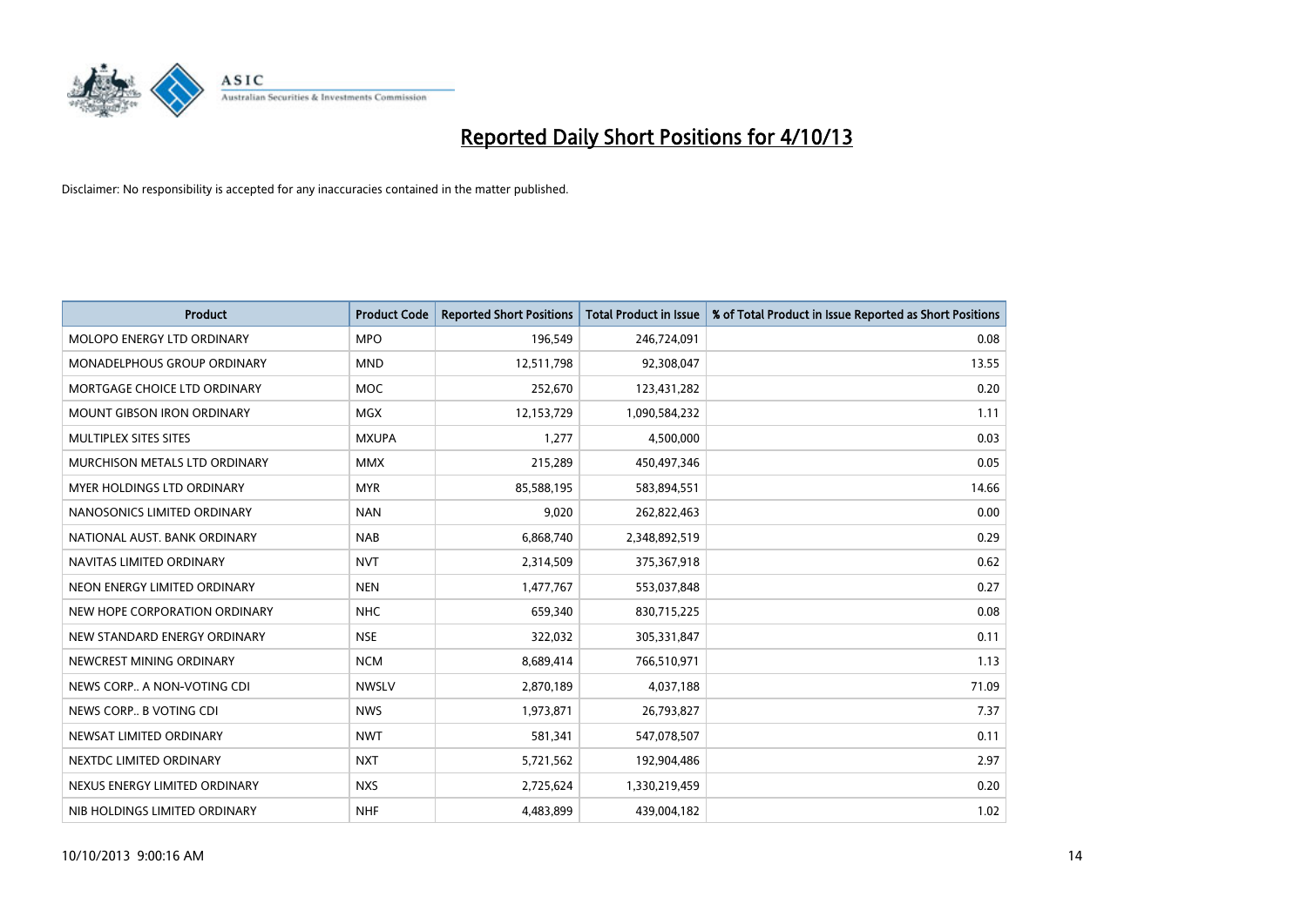

| <b>Product</b>                        | <b>Product Code</b> | <b>Reported Short Positions</b> | <b>Total Product in Issue</b> | % of Total Product in Issue Reported as Short Positions |
|---------------------------------------|---------------------|---------------------------------|-------------------------------|---------------------------------------------------------|
| NIDO PETROLEUM ORDINARY               | <b>NDO</b>          | 42,500                          | 2,046,650,968                 | 0.00                                                    |
| NOBLE MINERAL RES ORDINARY            | <b>NMG</b>          | 2,365,726                       | 666,397,952                   | 0.36                                                    |
| NORTHERN IRON LTD ORDINARY            | <b>NFE</b>          | 1,137,750                       | 484,405,314                   | 0.23                                                    |
| NORTHERN STAR ORDINARY                | <b>NST</b>          | 5,164,520                       | 424,279,762                   | 1.22                                                    |
| NOVOGEN LIMITED ORDINARY              | <b>NRT</b>          | 121,191                         | 144,208,463                   | 0.08                                                    |
| NRW HOLDINGS LIMITED ORDINARY         | <b>NWH</b>          | 12,579,605                      | 278,888,011                   | 4.51                                                    |
| NUCOAL RESOURCES LTD ORDINARY         | <b>NCR</b>          | 2,652                           | 768,612,354                   | 0.00                                                    |
| NUFARM LIMITED ORDINARY               | <b>NUF</b>          | 15,135,334                      | 262,954,040                   | 5.76                                                    |
| OAKTON LIMITED ORDINARY               | <b>OKN</b>          | 4,360                           | 89,912,735                    | 0.00                                                    |
| OCEANAGOLD CORP. CHESS DEPOSITARY INT | <b>OGC</b>          | 610,947                         | 293,587,920                   | 0.21                                                    |
| OIL SEARCH LTD ORDINARY               | OSH                 | 6,726,943                       | 1,340,018,530                 | 0.50                                                    |
| OM HOLDINGS LIMITED ORDINARY          | OMH                 | 2,761,869                       | 733,423,337                   | 0.38                                                    |
| ORICA LIMITED ORDINARY                | ORI                 | 9,828,650                       | 368,203,632                   | 2.67                                                    |
| ORIGIN ENERGY ORDINARY                | ORG                 | 9,045,086                       | 1,101,198,473                 | 0.82                                                    |
| OROCOBRE LIMITED ORDINARY             | <b>ORE</b>          | 330,052                         | 117,745,140                   | 0.28                                                    |
| OROTONGROUP LIMITED ORDINARY          | ORL                 | 370,628                         | 40,880,902                    | 0.91                                                    |
| OZ MINERALS ORDINARY                  | OZL                 | 9,077,352                       | 303,470,022                   | 2.99                                                    |
| <b>PACIFIC BRANDS ORDINARY</b>        | <b>PBG</b>          | 8,489,513                       | 912,915,695                   | 0.93                                                    |
| PALADIN ENERGY LTD ORDINARY           | <b>PDN</b>          | 73,861,564                      | 963,332,074                   | 7.67                                                    |
| PANAUST LIMITED ORDINARY              | <b>PNA</b>          | 3,013,225                       | 619,765,589                   | 0.49                                                    |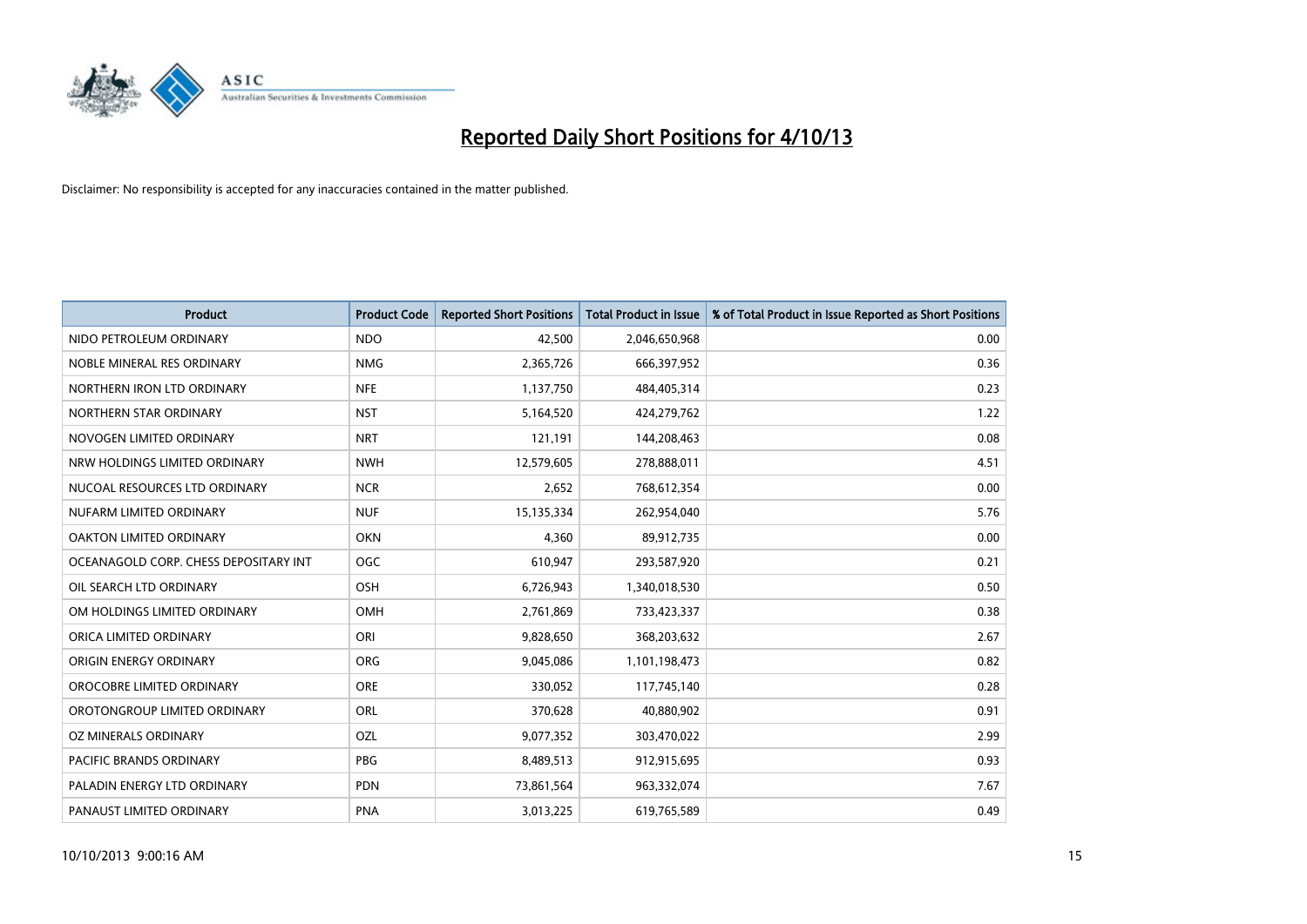

| <b>Product</b>                 | <b>Product Code</b> | <b>Reported Short Positions</b> | <b>Total Product in Issue</b> | % of Total Product in Issue Reported as Short Positions |
|--------------------------------|---------------------|---------------------------------|-------------------------------|---------------------------------------------------------|
| PANORAMIC RESOURCES ORDINARY   | PAN                 | 125,675                         | 260,676,416                   | 0.05                                                    |
| PANTERRA GOLD LTD ORDINARY     | PGI                 |                                 | 761,580,455                   | 0.00                                                    |
| PAPERLINX LIMITED ORDINARY     | <b>PPX</b>          | 48.101                          | 609,280,761                   | 0.01                                                    |
| PAPILLON RES LTD ORDINARY      | <b>PIR</b>          | 5,826,881                       | 337,944,210                   | 1.72                                                    |
| PATTIES FOODS LTD ORDINARY     | PFL                 | 1,052                           | 139,065,639                   | 0.00                                                    |
| PEET LIMITED ORDINARY          | <b>PPC</b>          | 325,959                         | 431,986,887                   | 0.08                                                    |
| PERILYA LIMITED ORDINARY       | <b>PEM</b>          | 280,367                         | 769,316,426                   | 0.04                                                    |
| PERPETUAL LIMITED ORDINARY     | PPT                 | 2,309,732                       | 41,980,678                    | 5.50                                                    |
| PERSEUS MINING LTD ORDINARY    | PRU                 | 9,657,470                       | 457,962,088                   | 2.11                                                    |
| PHARMAXIS LTD ORDINARY         | <b>PXS</b>          | 3,184,120                       | 308,548,389                   | 1.03                                                    |
| PLATINUM ASSET ORDINARY        | <b>PTM</b>          | 2,654,577                       | 578,285,695                   | 0.46                                                    |
| PLATINUM AUSTRALIA ORDINARY    | <b>PLA</b>          | 836,127                         | 504,968,043                   | 0.17                                                    |
| PMI GOLD CORP CDI 1:1          | <b>PVM</b>          | 237,417                         | 157,986,653                   | 0.15                                                    |
| PMP LIMITED ORDINARY           | <b>PMP</b>          | 250,275                         | 323,781,124                   | 0.08                                                    |
| PRANA BIOTECHNOLOGY ORDINARY   | <b>PBT</b>          | 294,709                         | 407,406,001                   | 0.07                                                    |
| PREMIER INVESTMENTS ORDINARY   | <b>PMV</b>          | 1,145,348                       | 155,260,478                   | 0.74                                                    |
| PRIMARY HEALTH CARE ORDINARY   | <b>PRY</b>          | 19,211,125                      | 503,921,941                   | 3.81                                                    |
| PRIME MEDIA GRP LTD ORDINARY   | PRT                 | 40,625                          | 366,330,303                   | 0.01                                                    |
| PROGRAMMED ORDINARY            | <b>PRG</b>          | 212,600                         | 118,229,190                   | 0.18                                                    |
| <b>QANTAS AIRWAYS ORDINARY</b> | QAN                 | 43,172,042                      | 2,241,745,788                 | 1.93                                                    |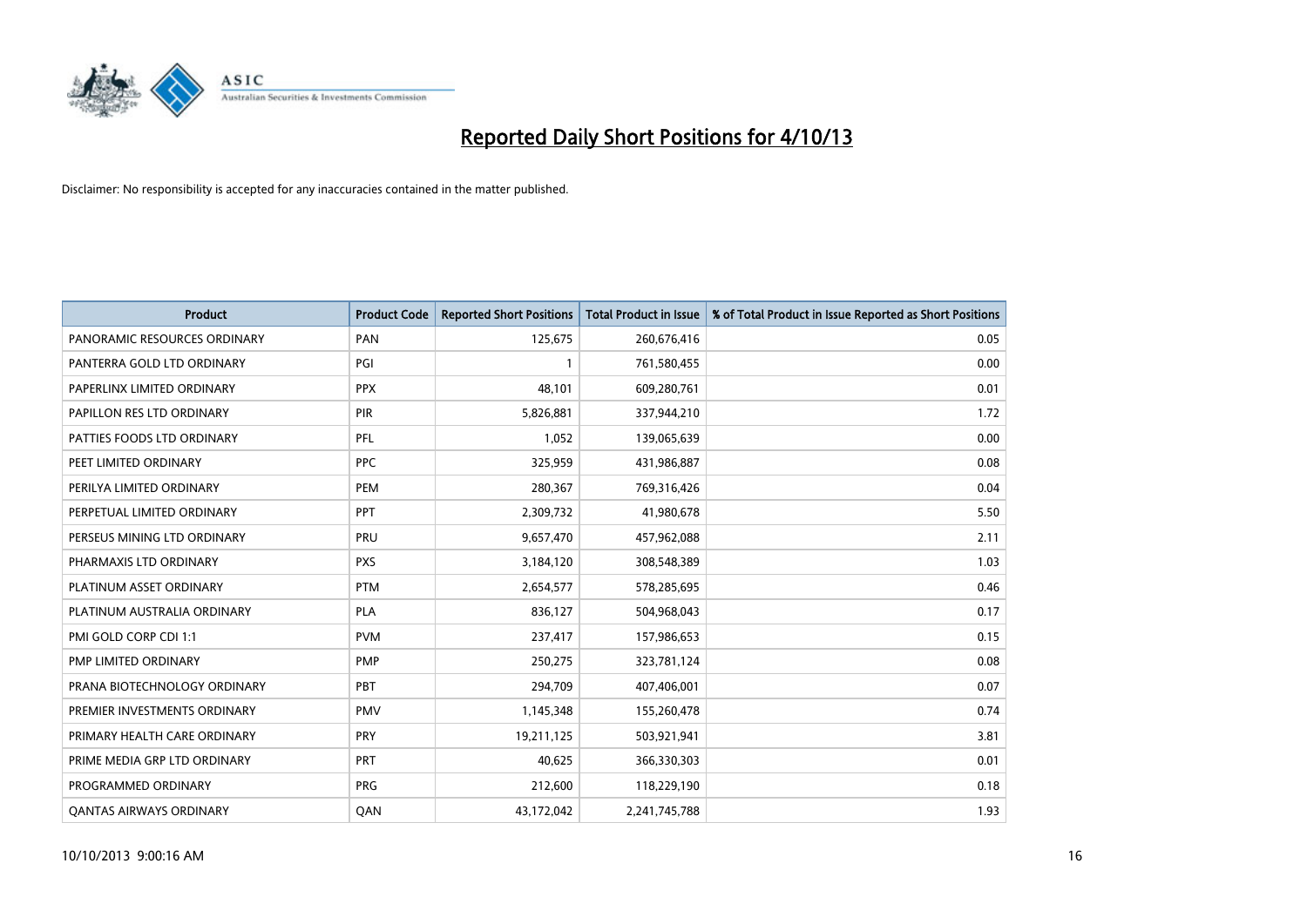

| <b>Product</b>                      | <b>Product Code</b> | <b>Reported Short Positions</b> | <b>Total Product in Issue</b> | % of Total Product in Issue Reported as Short Positions |
|-------------------------------------|---------------------|---------------------------------|-------------------------------|---------------------------------------------------------|
| OBE INSURANCE GROUP ORDINARY        | <b>OBE</b>          | 16,170,684                      | 1,220,868,532                 | 1.32                                                    |
| ORXPHARMA LTD ORDINARY              | <b>QRX</b>          | 218,037                         | 144,785,606                   | 0.15                                                    |
| <b>QUBE HOLDINGS LTD ORDINARY</b>   | <b>QUB</b>          | 13,881,741                      | 928,965,547                   | 1.49                                                    |
| RAMELIUS RESOURCES ORDINARY         | <b>RMS</b>          | 2,133,904                       | 363,029,659                   | 0.59                                                    |
| RAMSAY HEALTH CARE ORDINARY         | <b>RHC</b>          | 1,912,019                       | 202,081,252                   | 0.95                                                    |
| RANGE RESOURCES LTD ORDINARY        | <b>RRS</b>          | 324,458                         | 3,148,485,061                 | 0.01                                                    |
| <b>RCR TOMLINSON ORDINARY</b>       | <b>RCR</b>          | 1,855,090                       | 135,451,265                   | 1.37                                                    |
| <b>REA GROUP ORDINARY</b>           | <b>REA</b>          | 1,144,851                       | 131,714,699                   | 0.87                                                    |
| <b>RED 5 LIMITED ORDINARY</b>       | <b>RED</b>          | 1,244,471                       | 155,788,008                   | 0.80                                                    |
| <b>RED FORK ENERGY ORDINARY</b>     | <b>RFE</b>          | 5,004,802                       | 499,551,719                   | 1.00                                                    |
| REDBANK ENERGY LTD ORDINARY         | <b>AEJ</b>          | 13                              | 786,287                       | 0.00                                                    |
| REED RESOURCES LTD ORDINARY         | <b>RDR</b>          | 1,015                           | 522,731,064                   | 0.00                                                    |
| REGIS RESOURCES ORDINARY            | <b>RRL</b>          | 6,717,501                       | 479,179,710                   | 1.40                                                    |
| RESMED INC CDI 10:1                 | <b>RMD</b>          | 10,497,769                      | 1,420,542,770                 | 0.74                                                    |
| <b>RESOLUTE MINING ORDINARY</b>     | <b>RSG</b>          | 4,389,738                       | 640,994,224                   | 0.68                                                    |
| RESOURCE EQUIP LTD ORDINARY         | <b>RQL</b>          | 673                             | 249,065,471                   | 0.00                                                    |
| <b>RESOURCE GENERATION ORDINARY</b> | <b>RES</b>          | 423,301                         | 332,234,604                   | 0.13                                                    |
| RETAIL FOOD GROUP ORDINARY          | <b>RFG</b>          | 3,018,169                       | 130,301,190                   | 2.32                                                    |
| REX MINERALS LIMITED ORDINARY       | <b>RXM</b>          | 2,021,448                       | 188,907,284                   | 1.07                                                    |
| RHG LIMITED ORDINARY                | <b>RHG</b>          | 1,085                           | 308,483,177                   | 0.00                                                    |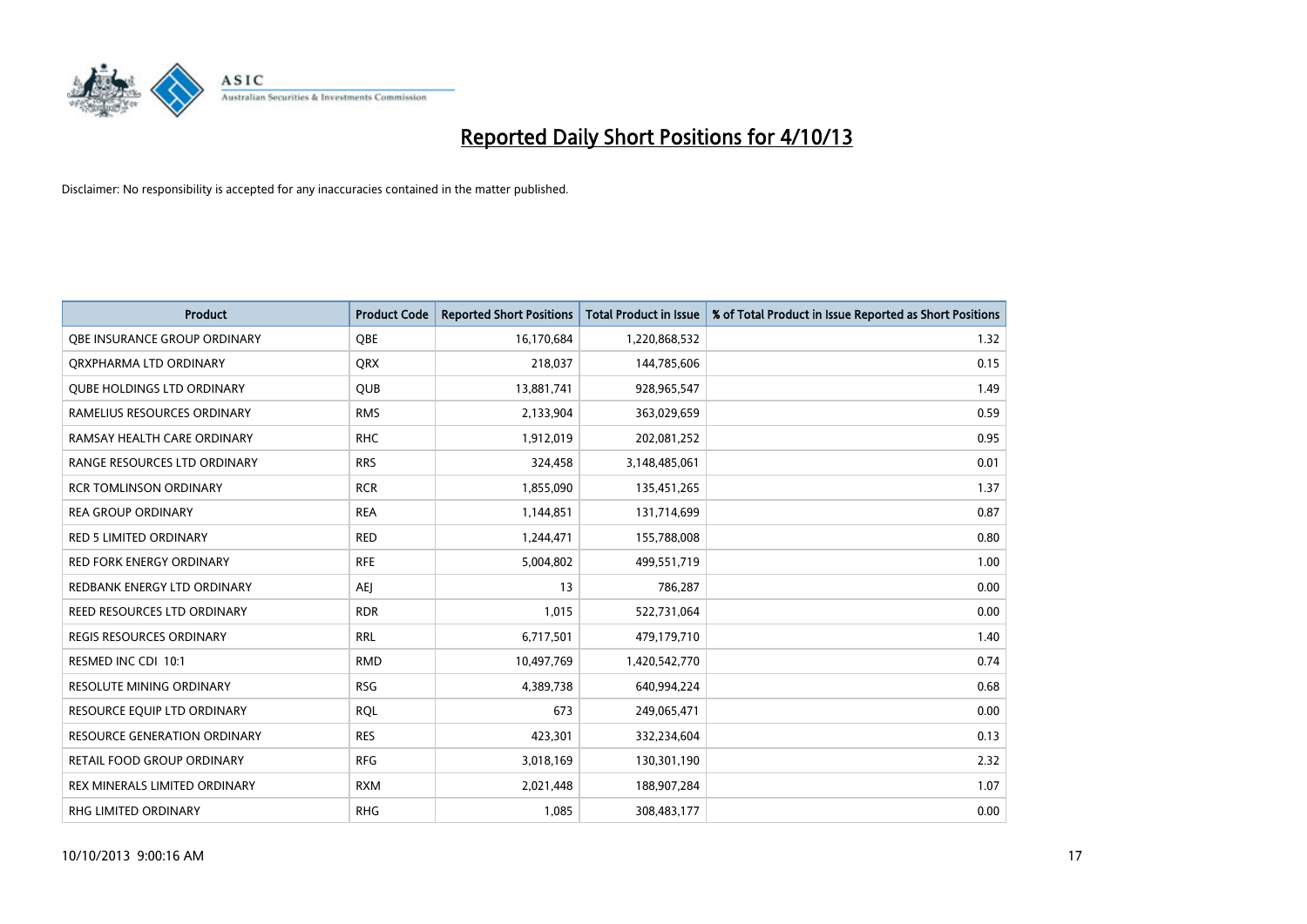

| <b>Product</b>                        | <b>Product Code</b> | <b>Reported Short Positions</b> | <b>Total Product in Issue</b> | % of Total Product in Issue Reported as Short Positions |
|---------------------------------------|---------------------|---------------------------------|-------------------------------|---------------------------------------------------------|
| <b>RIALTO ENERGY ORDINARY</b>         | <b>RIA</b>          | 41                              | 1,155,765,100                 | 0.00                                                    |
| RIDLEY CORPORATION ORDINARY           | <b>RIC</b>          | 97,788                          | 307,817,071                   | 0.03                                                    |
| RIO TINTO LIMITED ORDINARY            | <b>RIO</b>          | 5,185,988                       | 435,758,720                   | 1.19                                                    |
| ROBUST RESOURCES ORDINARY             | <b>ROL</b>          | 244                             | 102,830,646                   | 0.00                                                    |
| ROC OIL COMPANY ORDINARY              | <b>ROC</b>          | 1,325,014                       | 683,235,552                   | 0.19                                                    |
| SAI GLOBAL LIMITED ORDINARY           | SAI                 | 6,858,827                       | 210,662,827                   | 3.26                                                    |
| SALMAT LIMITED ORDINARY               | <b>SLM</b>          | 998                             | 159,812,799                   | 0.00                                                    |
| SAMSON OIL & GAS LTD ORDINARY         | SSN                 | 2,082,000                       | 2,547,627,193                 | 0.08                                                    |
| SANDFIRE RESOURCES ORDINARY           | <b>SFR</b>          | 2,607,538                       | 155,640,968                   | 1.68                                                    |
| <b>SANTOS LTD ORDINARY</b>            | <b>STO</b>          | 6,677,063                       | 970,172,266                   | 0.69                                                    |
| SARACEN MINERAL ORDINARY              | SAR                 | 5,305,365                       | 595,263,186                   | 0.89                                                    |
| SCA PROPERTY GROUP STAPLED SECURITIES | <b>SCP</b>          | 34,459,763                      | 642,417,140                   | 5.36                                                    |
| SEDGMAN LIMITED ORDINARY              | SDM                 | 376,849                         | 223,224,636                   | 0.17                                                    |
| SEEK LIMITED ORDINARY                 | <b>SEK</b>          | 15,606,460                      | 339,014,316                   | 4.60                                                    |
| SELECT HARVESTS ORDINARY              | SHV                 | 193,792                         | 57,462,851                    | 0.34                                                    |
| SENEX ENERGY LIMITED ORDINARY         | <b>SXY</b>          | 5,844,308                       | 1,144,008,917                 | 0.51                                                    |
| SERVICE STREAM ORDINARY               | <b>SSM</b>          | 100                             | 283,418,867                   | 0.00                                                    |
| SEVEN GROUP HOLDINGS ORDINARY         | <b>SVW</b>          | 5,072,370                       | 308,160,281                   | 1.65                                                    |
| SEVEN WEST MEDIA LTD ORDINARY         | SWM                 | 5,544,871                       | 999,160,872                   | 0.55                                                    |
| SIGMA PHARMACEUTICAL ORDINARY         | <b>SIP</b>          | 2,443,419                       | 1,126,618,419                 | 0.22                                                    |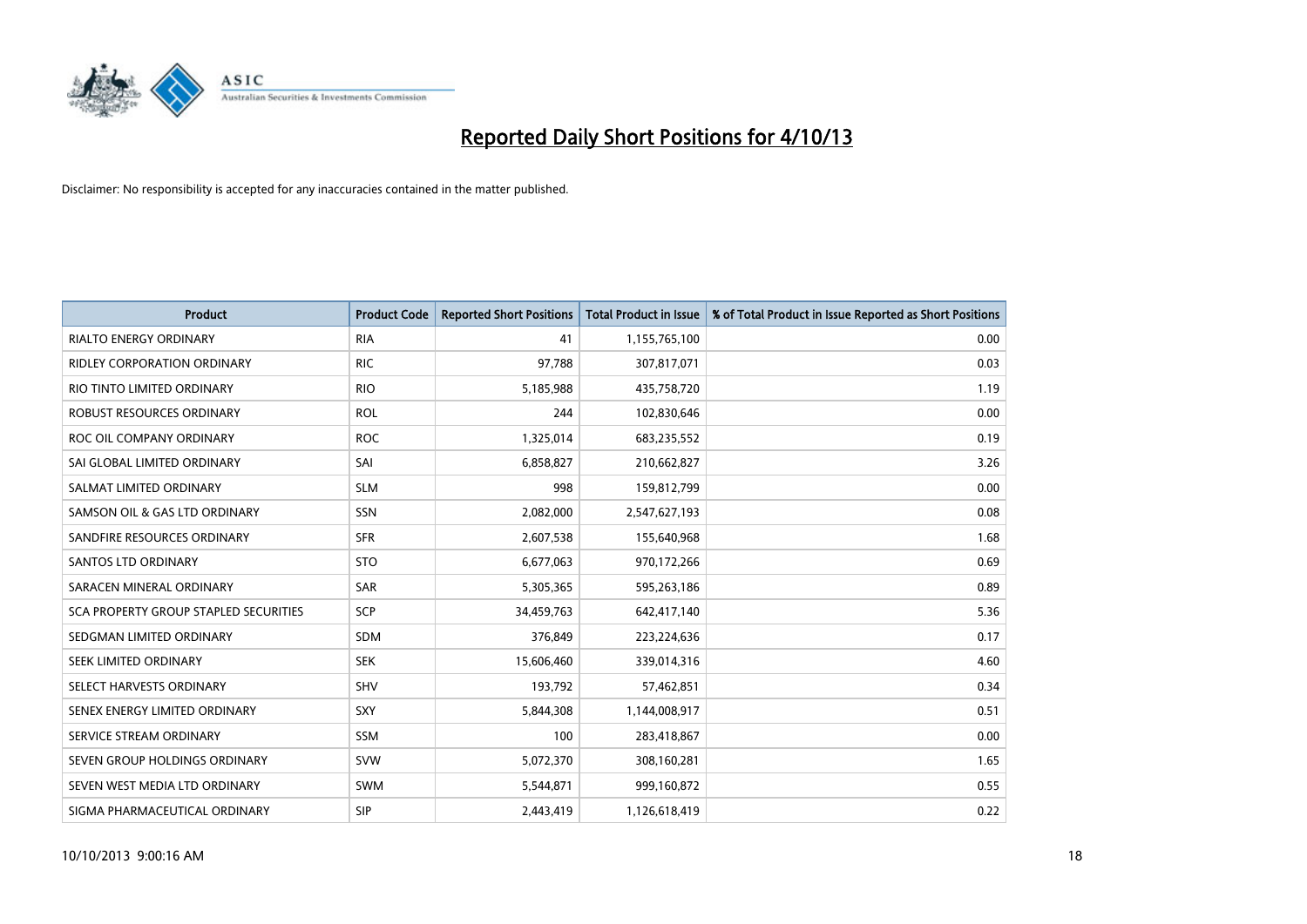

| <b>Product</b>                           | <b>Product Code</b> | <b>Reported Short Positions</b> | <b>Total Product in Issue</b> | % of Total Product in Issue Reported as Short Positions |
|------------------------------------------|---------------------|---------------------------------|-------------------------------|---------------------------------------------------------|
| SILEX SYSTEMS ORDINARY                   | <b>SLX</b>          | 2,523,016                       | 170,249,150                   | 1.48                                                    |
| SILVER CHEF LIMITED ORDINARY             | <b>SIV</b>          | 76,735                          | 29,333,629                    | 0.26                                                    |
| SILVER LAKE RESOURCE ORDINARY            | <b>SLR</b>          | 14,063,907                      | 434,988,914                   | 3.23                                                    |
| SIMS METAL MGMT LTD ORDINARY             | <b>SGM</b>          | 8,264,715                       | 204,335,628                   | 4.04                                                    |
| SINGAPORE TELECOMM. CHESS DEPOSITARY INT | SGT                 | 1,196,231                       | 169,358,656                   | 0.71                                                    |
| SIRIUS RESOURCES NL ORDINARY             | <b>SIR</b>          | 4,736,642                       | 227,020,167                   | 2.09                                                    |
| SIRTEX MEDICAL ORDINARY                  | <b>SRX</b>          | 403,007                         | 56,108,439                    | 0.72                                                    |
| SKILLED GROUP LTD ORDINARY               | <b>SKE</b>          | 5,699,563                       | 233,871,364                   | 2.44                                                    |
| <b>SKY NETWORK ORDINARY</b>              | <b>SKT</b>          | 778,365                         | 389,139,785                   | 0.20                                                    |
| SKYCITY ENT GRP LTD ORDINARY             | <b>SKC</b>          | 724,297                         | 576,958,340                   | 0.13                                                    |
| <b>SLATER &amp; GORDON ORDINARY</b>      | SGH                 | 363,466                         | 198,846,598                   | 0.18                                                    |
| SMS MANAGEMENT, ORDINARY                 | <b>SMX</b>          | 2,201,264                       | 70,099,763                    | 3.14                                                    |
| SONIC HEALTHCARE ORDINARY                | <b>SHL</b>          | 5,077,157                       | 400,295,556                   | 1.27                                                    |
| SOUL PATTINSON (W.H) ORDINARY            | SOL                 | 100,500                         | 239,395,320                   | 0.04                                                    |
| SP AUSNET STAPLED SECURITIES             | <b>SPN</b>          | 29,738,789                      | 3,376,325,523                 | 0.88                                                    |
| SPARK INFRASTRUCTURE STAPLED NOTE & UNIT | SKI                 | 47,119,640                      | 1,326,734,264                 | 3.55                                                    |
| SPDR 200 FUND ETF UNITS                  | <b>STW</b>          | 76,500                          | 44,278,688                    | 0.17                                                    |
| SPECIALTY FASHION ORDINARY               | <b>SFH</b>          | 60,706                          | 192,236,121                   | 0.03                                                    |
| ST BARBARA LIMITED ORDINARY              | <b>SBM</b>          | 8,017,586                       | 488,074,077                   | 1.64                                                    |
| STARPHARMA HOLDINGS ORDINARY             | SPL                 | 16,582,869                      | 283,964,948                   | 5.84                                                    |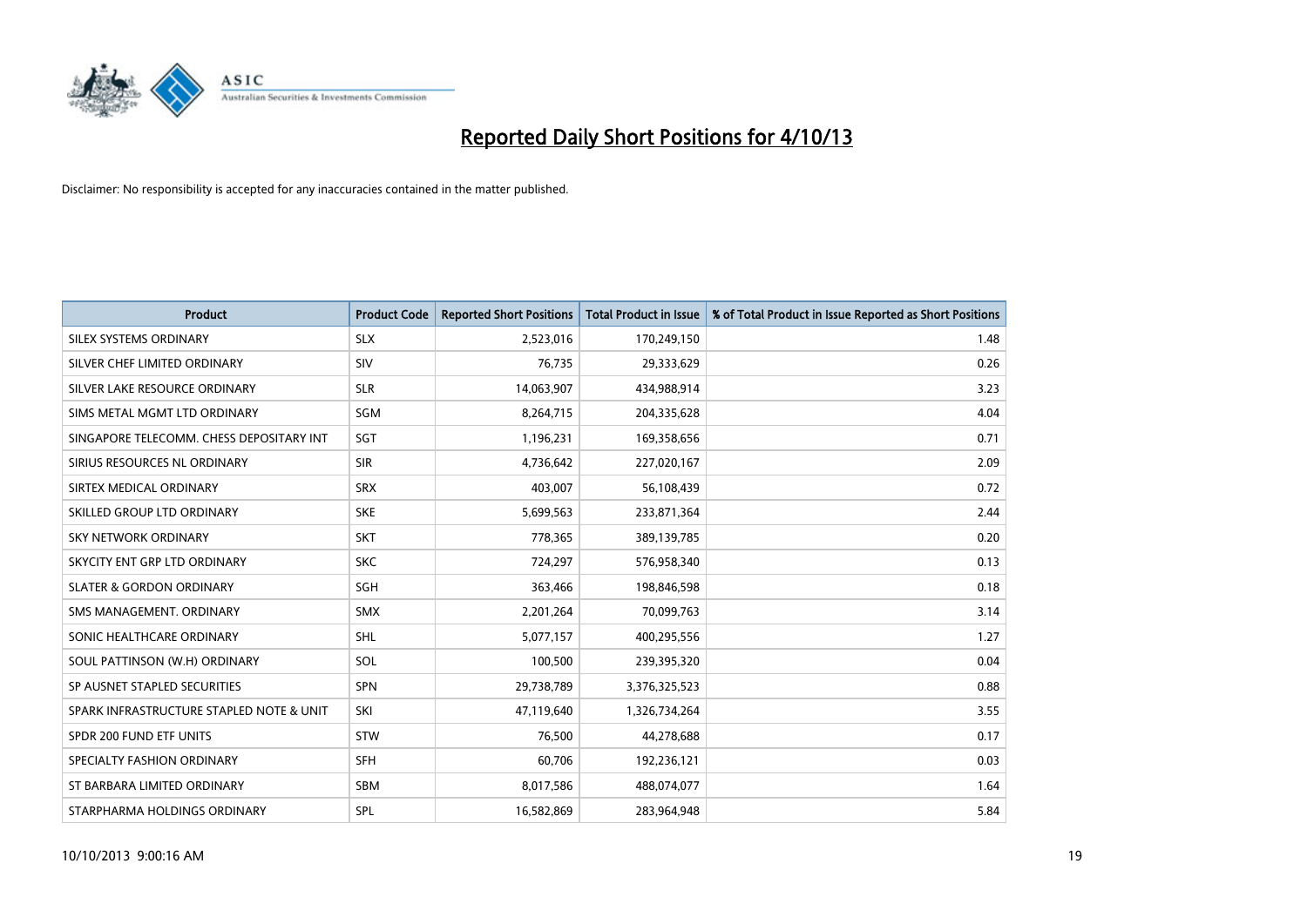

| <b>Product</b>                    | <b>Product Code</b> | <b>Reported Short Positions</b> | <b>Total Product in Issue</b> | % of Total Product in Issue Reported as Short Positions |
|-----------------------------------|---------------------|---------------------------------|-------------------------------|---------------------------------------------------------|
| STEADFAST GROUP LTD ORDINARY      | <b>SDF</b>          | 255,031                         | 500,873,408                   | 0.05                                                    |
| STHN CROSS MEDIA ORDINARY         | <b>SXL</b>          | 8,524,353                       | 705,099,800                   | 1.21                                                    |
| STOCKLAND UNITS/ORD STAPLED       | SGP                 | 10,755,168                      | 2,305,750,747                 | 0.47                                                    |
| STRAITS RES LTD. ORDINARY         | <b>SRQ</b>          | 31,522                          | 1,164,150,159                 | 0.00                                                    |
| STRIKE ENERGY LTD ORDINARY        | <b>STX</b>          | 2,697                           | 706,519,664                   | 0.00                                                    |
| STW COMMUNICATIONS ORDINARY       | SGN                 | 3,455,427                       | 403,828,512                   | 0.86                                                    |
| <b>SUNCORP GROUP LTD ORDINARY</b> | <b>SUN</b>          | 4,218,988                       | 1,286,600,980                 | 0.33                                                    |
| SUNDANCE ENERGY ORDINARY          | <b>SEA</b>          | 340,774                         | 462,611,982                   | 0.07                                                    |
| SUNDANCE RESOURCES ORDINARY       | <b>SDL</b>          | 50,275,281                      | 3,072,110,985                 | 1.64                                                    |
| SUNLAND GROUP LTD ORDINARY        | <b>SDG</b>          | 28,405                          | 181,710,087                   | 0.02                                                    |
| SUPER RET REP LTD ORDINARY        | <b>SUL</b>          | 1,163,730                       | 196,731,620                   | 0.59                                                    |
| <b>SWICK MINING ORDINARY</b>      | <b>SWK</b>          | 1,000,000                       | 216,690,473                   | 0.46                                                    |
| SYD AIRPORT STAPLED US PROHIBIT.  | <b>SYD</b>          | 20,059,357                      | 2,194,322,759                 | 0.91                                                    |
| SYRAH RESOURCES ORDINARY          | <b>SYR</b>          | 2,538,239                       | 148,242,623                   | 1.71                                                    |
| TABCORP HOLDINGS LTD ORDINARY     | <b>TAH</b>          | 18,091,452                      | 754,274,706                   | 2.40                                                    |
| TANAMI GOLD NL ORDINARY           | <b>TAM</b>          | 41                              | 587,548,523                   | 0.00                                                    |
| TAP OIL LIMITED ORDINARY          | <b>TAP</b>          | 164,796                         | 241,608,606                   | 0.07                                                    |
| TASSAL GROUP LIMITED ORDINARY     | <b>TGR</b>          | 318,896                         | 146,507,029                   | 0.22                                                    |
| <b>TATTS GROUP LTD ORDINARY</b>   | <b>TTS</b>          | 12,420,263                      | 1,402,714,027                 | 0.89                                                    |
| TELECOM CORPORATION ORDINARY      | <b>TEL</b>          | 9,014,574                       | 1,817,238,564                 | 0.50                                                    |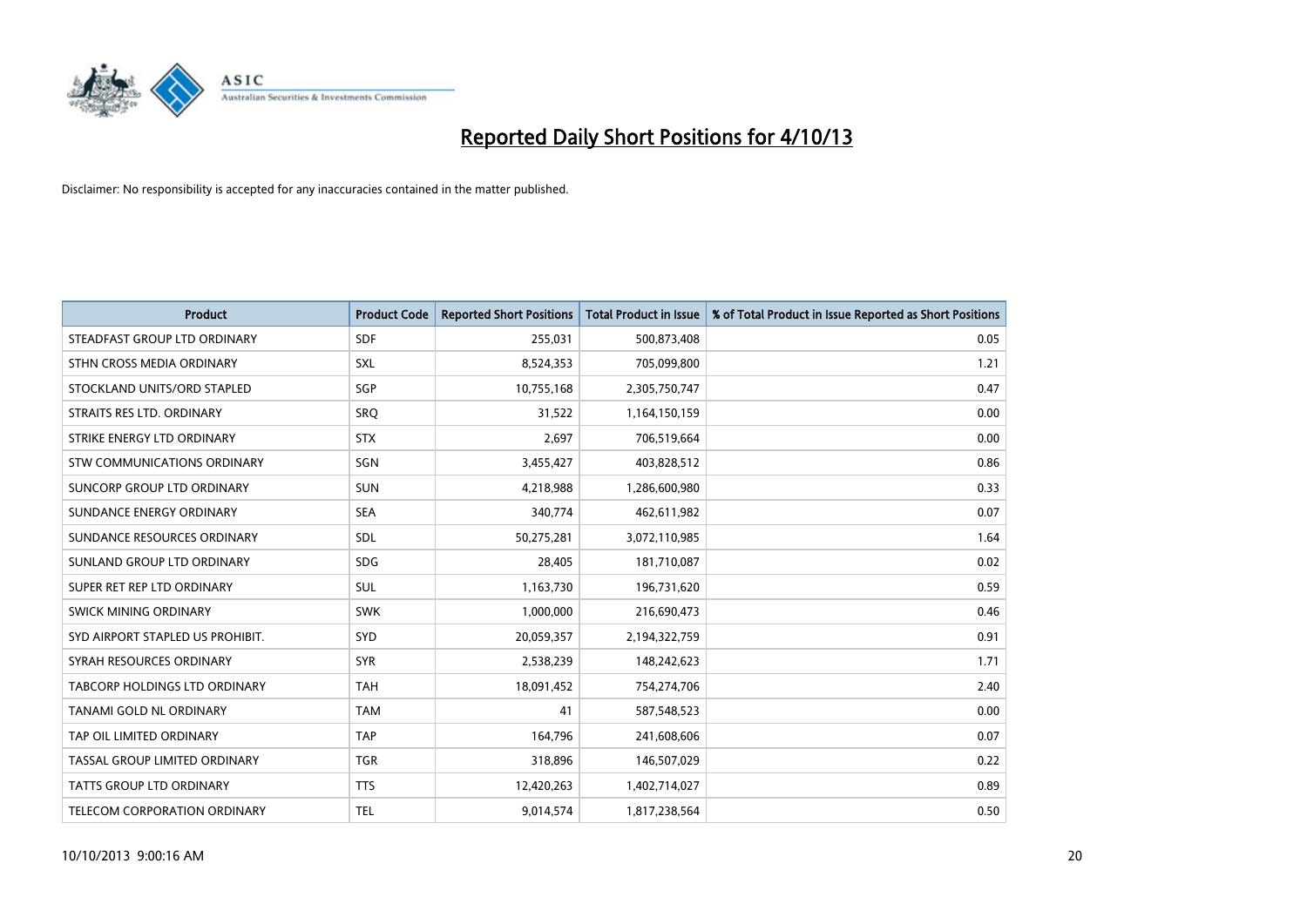

| <b>Product</b>                        | <b>Product Code</b> | <b>Reported Short Positions</b> | <b>Total Product in Issue</b> | % of Total Product in Issue Reported as Short Positions |
|---------------------------------------|---------------------|---------------------------------|-------------------------------|---------------------------------------------------------|
| <b>TELSTRA CORPORATION, ORDINARY</b>  | <b>TLS</b>          | 16,443,678                      | 12,443,074,357                | 0.13                                                    |
| TEN NETWORK HOLDINGS ORDINARY         | <b>TEN</b>          | 120,652,283                     | 2,586,970,845                 | 4.66                                                    |
| TERANGA GOLD CORP CDI 1:1             | <b>TGZ</b>          | 838,781                         | 174,196,016                   | 0.48                                                    |
| TFS CORPORATION LTD ORDINARY          | <b>TFC</b>          | 149,300                         | 279,621,829                   | 0.05                                                    |
| THE REJECT SHOP ORDINARY              | <b>TRS</b>          | 1,843,806                       | 28,826,248                    | 6.40                                                    |
| THORN GROUP LIMITED ORDINARY          | <b>TGA</b>          | 59,888                          | 148,897,155                   | 0.04                                                    |
| TIGER RESOURCES ORDINARY              | <b>TGS</b>          | 2,727,109                       | 674,770,269                   | 0.40                                                    |
| TITAN ENERGY SERVICE ORDINARY         | <b>TTN</b>          | 3,637                           | 48,434,770                    | 0.01                                                    |
| TOLL HOLDINGS LTD ORDINARY            | <b>TOL</b>          | 24,670,906                      | 717,133,875                   | 3.44                                                    |
| TORO ENERGY LIMITED ORDINARY          | <b>TOE</b>          | 7,323                           | 1,041,936,676                 | 0.00                                                    |
| TOX FREE SOLUTIONS ORDINARY           | <b>TOX</b>          | 1,222,673                       | 132,519,859                   | 0.92                                                    |
| TPG TELECOM LIMITED ORDINARY          | <b>TPM</b>          | 2,331,634                       | 793,808,141                   | 0.29                                                    |
| <b>TRADE ME GROUP ORDINARY</b>        | <b>TME</b>          | 340,576                         | 396,032,974                   | 0.09                                                    |
| <b>TRANSFIELD SERVICES ORDINARY</b>   | <b>TSE</b>          | 49,367,202                      | 512,457,716                   | 9.63                                                    |
| TRANSPACIFIC INDUST, ORDINARY         | <b>TPI</b>          | 17,145,201                      | 1,578,563,490                 | 1.09                                                    |
| TRANSURBAN GROUP TRIPLE STAPLED SEC.  | <b>TCL</b>          | 5,304,761                       | 1,485,500,376                 | 0.36                                                    |
| <b>TREASURY GROUP ORDINARY</b>        | <b>TRG</b>          | 25,674                          | 23,070,755                    | 0.11                                                    |
| TREASURY WINE ESTATE ORDINARY         | <b>TWE</b>          | 21,749,341                      | 647,227,144                   | 3.36                                                    |
| TROY RESOURCES LTD ORDINARY           | <b>TRY</b>          | 1,037,402                       | 167,730,292                   | 0.62                                                    |
| TWENTY-FIRST FOX INC A NON-VOTING CDI | <b>FOXLV</b>        | 1,296,794                       | 24,528,347                    | 5.29                                                    |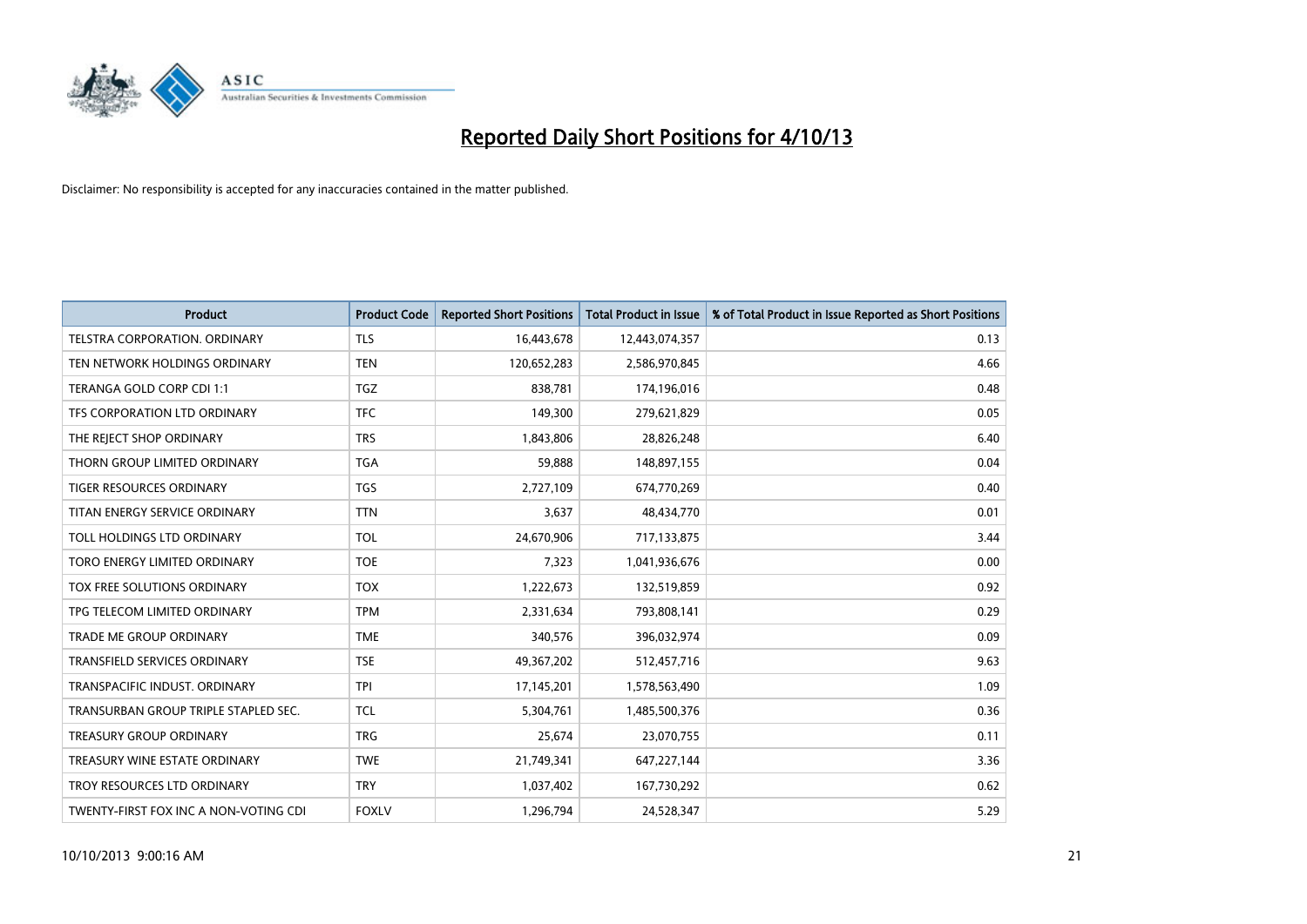

| <b>Product</b>                         | <b>Product Code</b> | <b>Reported Short Positions</b> | <b>Total Product in Issue</b> | % of Total Product in Issue Reported as Short Positions |
|----------------------------------------|---------------------|---------------------------------|-------------------------------|---------------------------------------------------------|
| TWENTY-FIRST FOX INC B VOTING CDI      | <b>FOX</b>          | 449,335                         | 208,230,321                   | 0.22                                                    |
| UGL LIMITED ORDINARY                   | UGL                 | 20,166,897                      | 166,511,240                   | 12.11                                                   |
| UNILIFE CORPORATION CDI 6:1            | <b>UNS</b>          | 7,954                           | 275,763,432                   | 0.00                                                    |
| UXC LIMITED ORDINARY                   | <b>UXC</b>          | 90,440                          | 311,975,502                   | 0.03                                                    |
| <b>VILLAGE ROADSHOW LTD ORDINARY</b>   | <b>VRL</b>          | 407,623                         | 159,486,203                   | 0.26                                                    |
| <b>VIRGIN AUS HLDG LTD ORDINARY</b>    | <b>VAH</b>          | 152,035,029                     | 2,589,840,317                 | 5.87                                                    |
| <b>VIRTUS HEALTH LTD ORDINARY</b>      | <b>VRT</b>          | 116,412                         | 79,536,601                    | 0.15                                                    |
| VISION EYE INSTITUTE ORDINARY          | <b>VEI</b>          | 229,753                         | 160,284,112                   | 0.14                                                    |
| WEBJET LIMITED ORDINARY                | <b>WEB</b>          | 2,274,657                       | 79,397,959                    | 2.86                                                    |
| <b>WESFARMERS LIMITED ORDINARY</b>     | <b>WES</b>          | 26,313,084                      | 1,006,683,257                 | 2.61                                                    |
| WESFARMERS LIMITED PARTIALLY PROTECTED | <b>WESN</b>         | 174,836                         | 150,510,341                   | 0.12                                                    |
| <b>WESTERN AREAS LTD ORDINARY</b>      | <b>WSA</b>          | 21,205,830                      | 196,862,806                   | 10.77                                                   |
| WESTERN DESERT RES. ORDINARY           | <b>WDR</b>          | 3,560,880                       | 409,487,231                   | 0.87                                                    |
| WESTFIELD GROUP ORD/UNIT STAPLED SEC   | <b>WDC</b>          | 11,052,572                      | 2,168,299,076                 | 0.51                                                    |
| WESTFIELD RETAIL TST UNIT STAPLED      | <b>WRT</b>          | 12,028,672                      | 2,995,945,800                 | 0.40                                                    |
| <b>WESTPAC BANKING CORP ORDINARY</b>   | <b>WBC</b>          | 26,851,359                      | 3,109,048,309                 | 0.86                                                    |
| WHITE ENERGY COMPANY ORDINARY          | <b>WEC</b>          | 32,414                          | 322,974,494                   | 0.01                                                    |
| WHITEHAVEN COAL ORDINARY               | <b>WHC</b>          | 79,190,901                      | 1,025,692,710                 | 7.72                                                    |
| WIDE BAY AUST LTD ORDINARY             | <b>WBB</b>          | 9,056                           | 36,238,600                    | 0.02                                                    |
| WINDIMURRA VANADIUM ORDINARY           | <b>WVL</b>          | 20,461                          | 19,284,366                    | 0.11                                                    |